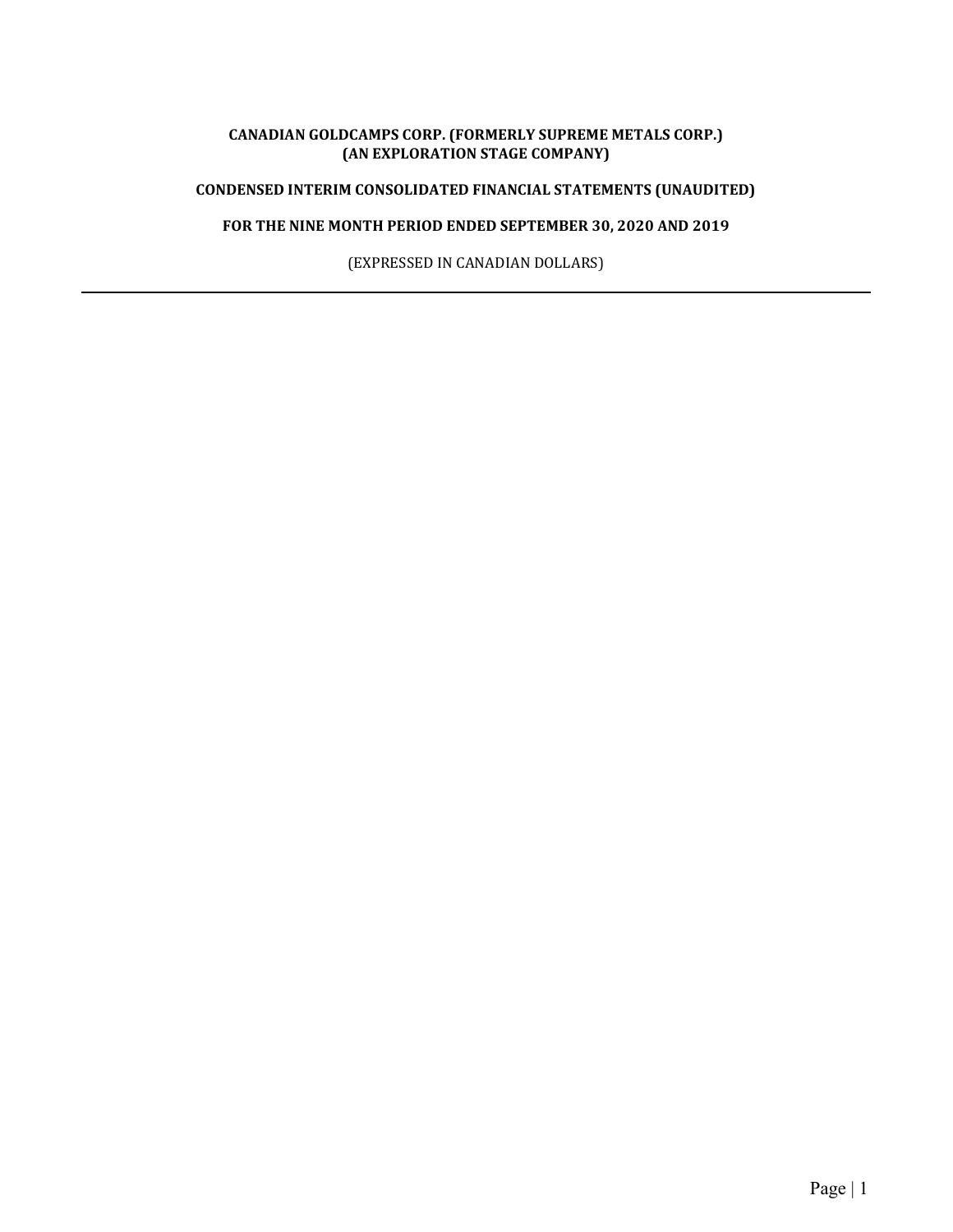### NOTICE OF NO AUDITOR REVIEW OF CONDENSED INTERIM CONSOLIDATED FINANCIAL STATEMENTS

Under National Instrument 51-102, Part 4, subsection 4.3(3)(a), if an auditor has not performed a review of the condensed interim consolidated financial statements, they must be accompanied by a notice indicating that the condensed interim consolidated financial statements have not been reviewed by an auditor.

 The accompanying unaudited condensed interim consolidated financial statements of the Canadian GoldCamps Corp. (formerly Supreme Metals Corp.) (the "Company") have been prepared by and are the responsibility of the Company's management.

The Company's independent auditor has not performed a review of these financial statements in accordance with the standards established by the Chartered Professional Accountants of Canada for a review of condensed interim consolidated financial statements by an entity's auditor.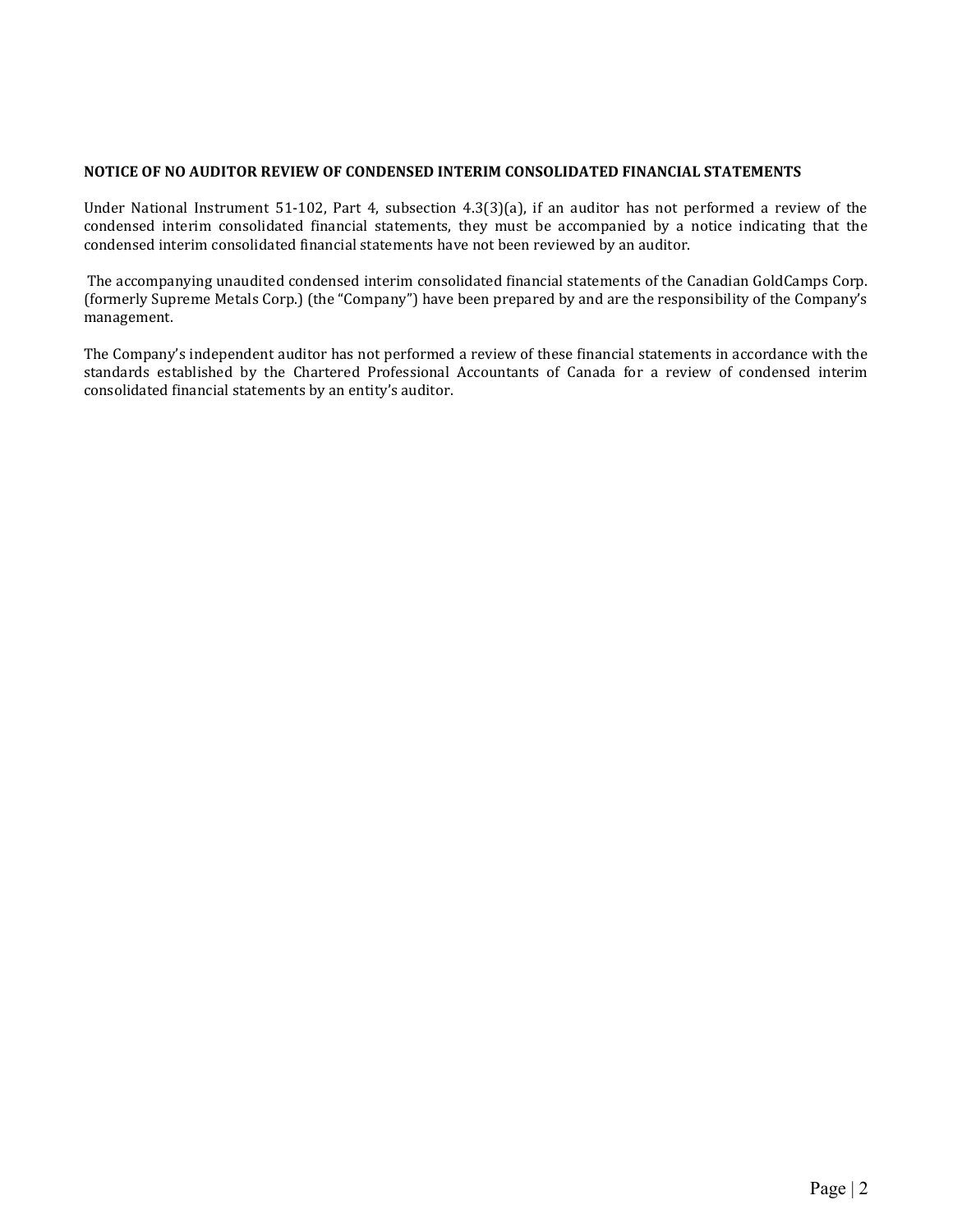## CANADIAN GOLDCAMPS CORP. (FORMERLY SUPREME METALS CORP.) CONDENSED INTERIM CONSOLIDATED STATEMENTS OF FINANCIAL POSITION UNAUDITED – EXPRESSED IN CANADIAN DOLLARS

| As at                                                                |                  | September 30,<br>2020 | December 31,<br>2019 |
|----------------------------------------------------------------------|------------------|-----------------------|----------------------|
|                                                                      | <b>Notes</b>     | \$                    | \$                   |
| <b>Assets</b>                                                        |                  |                       |                      |
| <b>Current assets</b>                                                |                  |                       |                      |
| Cash                                                                 |                  | 2,385,927             | 11,450               |
| <b>Amounts Receivable</b>                                            | 4(i)             | 36,103                | 9,020                |
| Prepaid expenses                                                     |                  | 3,861                 | 1,681                |
| Total current assets                                                 |                  | 2,425,891             | 22,151               |
| <b>Total assets</b>                                                  |                  | 2,425,891             | 22,151               |
| <b>Liabilities and Shareholders' Deficiency</b>                      |                  |                       |                      |
| <b>Current liabilities</b>                                           | 8                |                       |                      |
| Accounts payable and accrued liabilities<br>Promissory notes payable | $\boldsymbol{q}$ | 158,432<br>110,000    | 32,326<br>151,468    |
| <b>Total liabilities</b>                                             |                  | 268,432               | 183,794              |
|                                                                      |                  |                       |                      |
| <b>Shareholders' Deficiency</b>                                      |                  |                       |                      |
| Share capital                                                        | 10 & 13          | 15,035,438            | 6,699,116            |
| Preferred share capital                                              | 10               |                       | 2,300,000            |
| Share-based payments reserve                                         | 10               | 1,363,124             |                      |
| Warrants reserve                                                     | 10               | 925,954               | 924,136              |
| Accumulated other comprehensive income                               |                  | (7,934)               |                      |
| Deficit                                                              |                  | (15, 159, 123)        | (10,084,895)         |
| <b>Total Shareholders' Deficiency</b>                                |                  | (2, 157, 459)         | (161, 643)           |
| Total liabilities and shareholders' deficiency                       |                  | 2,425,891             | 22,151               |
| Nature of operations and going concern (Note 1)                      |                  |                       |                      |
| Subsequent events (Note 13)                                          |                  |                       |                      |
| Approved on behalf of the Board:                                     |                  |                       |                      |

| Signed: "David Garofalo" | Signed: "Brene |
|--------------------------|----------------|
| Director                 | Director       |

Signed: "Brendan Purdy"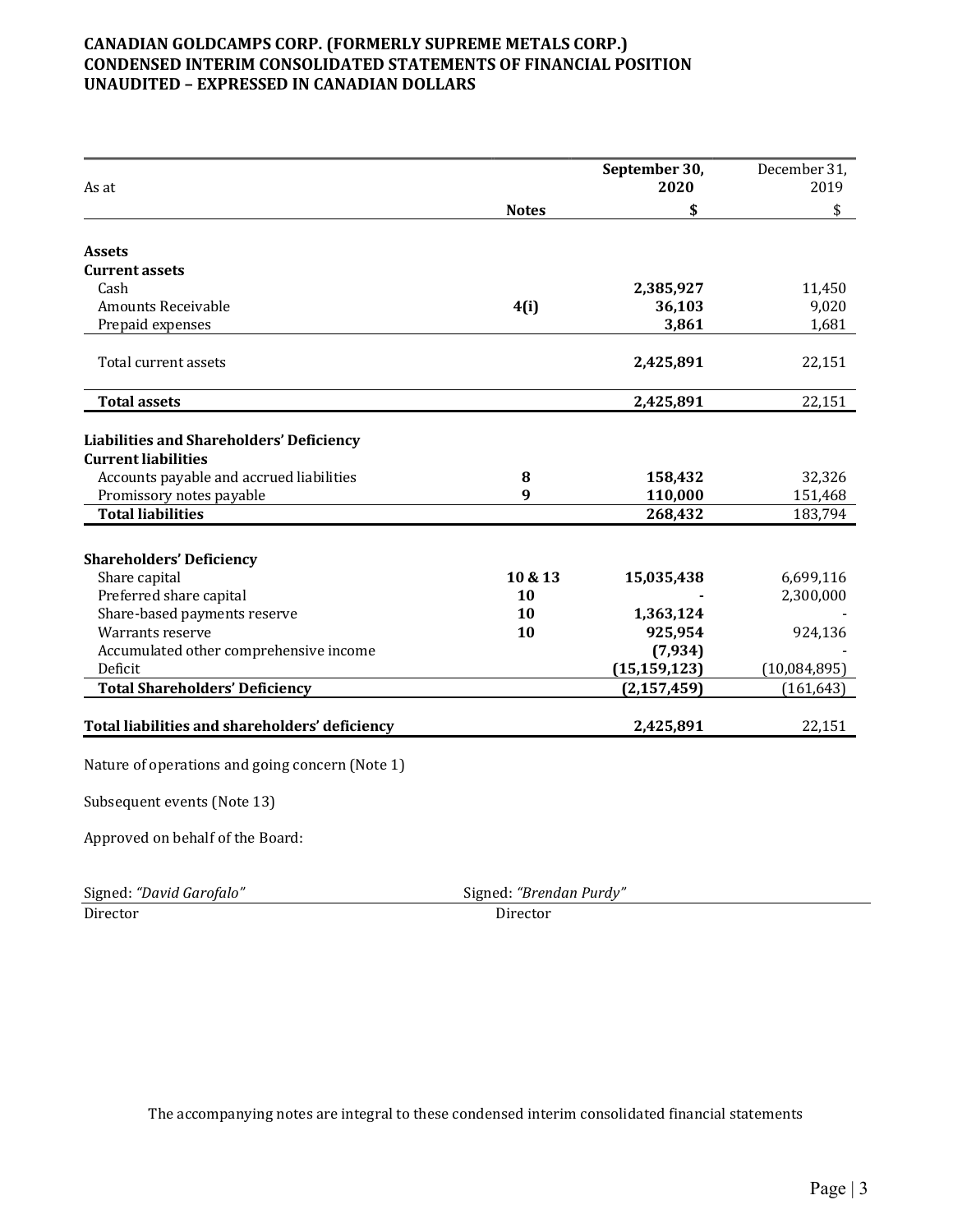## CANADIAN GOLDCAMPS CORP. (FORMERLY SUPREME METALS CORP.) CONDENSED INTERIM CONSOLIDATED STATEMENT OF LOSS AND COMPREHENSIVE LOSS UNAUDITED – EXPRESSED IN CANADIAN DOLLARS

|                                              | Three months ended    |                       | Nine months ended     |                       |
|----------------------------------------------|-----------------------|-----------------------|-----------------------|-----------------------|
|                                              | September 30,<br>2020 | September 30,<br>2019 | September 30,<br>2020 | September 30,<br>2019 |
| <b>Notes</b>                                 | \$                    | \$                    | \$                    | \$                    |
|                                              |                       |                       |                       |                       |
| <b>Expenses</b>                              |                       |                       |                       |                       |
| Bank charges and interest                    | (916)                 | (100)                 | (4, 154)              | (1, 574)              |
| Consulting fees                              | (600, 207)            | (12, 501)             | (694, 832)            | (48, 650)             |
| Exploration and evaluation expenditures<br>6 | (2,562,144)           | (4, 582)              | (2,575,344)           | (4,494,476)           |
| Foreign exchange gain (loss)                 | 2,100                 | (500)                 |                       | (762)                 |
| Insurance                                    | (3,861)               | (1,680)               | (5, 542)              | (5,042)               |
| Marketing                                    | (79, 033)             |                       | (79, 033)             |                       |
| Office and general                           | (41, 134)             | (139)                 | (42,766)              | (1, 499)              |
| Professional fees                            | (121, 590)            | (4,001)               | (150, 915)            | (39, 127)             |
| Salaries                                     | (71, 208)             | (30,000)              | (71, 208)             | (90,000)              |
| Share-based compensation<br>10               | (1,363,124)           |                       | (1,363,124)           |                       |
| Transfer agent and filing fees               | (12,062)              | (5,803)               | (20, 654)             | (13, 564)             |
| Travel                                       |                       | (3,491)               |                       | (14, 437)             |
| <b>Total expenses</b>                        | (4,853,179)           | (62, 797)             | (5,007,572)           | (4,709,131)           |
| <b>Other Items</b>                           |                       |                       |                       |                       |
| Gain on sale of exploration and              |                       |                       |                       |                       |
| 6<br>evaluation properties                   |                       |                       | 61,400                |                       |
| Interest income                              |                       | 219                   |                       | 219                   |
| Loss on settlement of debt<br>${\bf 8}$      | (125,000)             |                       | (125,000)             |                       |
| 6<br>Other income                            |                       |                       | 4,444                 |                       |
| Write-off of account receivable<br>4(i)      | (7,500)               |                       | (7,500)               |                       |
| <b>Total other items</b>                     | (132,500)             | 219                   | (66, 656)             | 219                   |
| Net loss and comprehensive loss              |                       |                       |                       |                       |
| for the period                               | (4,985,679)           | (62, 578)             | (5,074,228)           | (4,708,912)           |
|                                              |                       |                       |                       |                       |
| Basic and comprehensive loss per share       | (0.09)                | (0.01)                | (0.15)                | (0.46)                |
| Weighted average number of shares            |                       |                       |                       |                       |
| outstanding                                  | 53,616,706            | 10,341,227            | 33,192,831            | 10,200,201            |

Certain figures have been reclassified to conform with prior period classifications.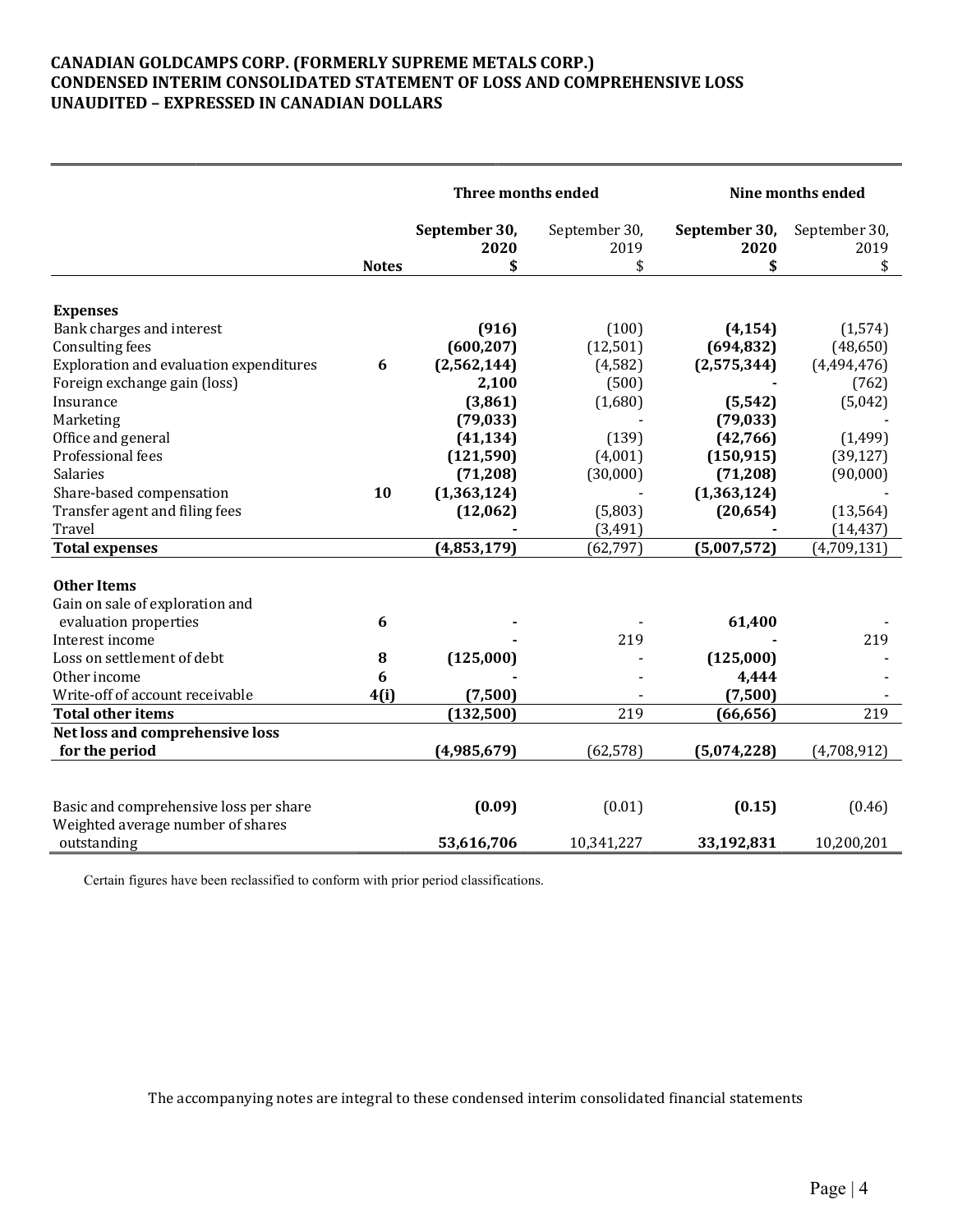# CANADIAN GOLDCAMPS CORP. (FORMERLY SUPREME METALS CORP.) CONDENSED INTERIM CONSOLIDATED STATEMENTS OF SHAREHOLDERS' DEFICIENCY UNAUDITED – EXPRESSED IN CANADIAN DOLLARS

|                                                                     | <b>Share Capital</b><br># | <b>Share Capital</b> | Preferred<br><b>Shares</b><br># | Preferred<br><b>Share Capital</b> | Share-<br><b>Based</b><br><b>Payments</b><br><b>Reserve</b> | <b>Warrants</b><br><b>Reserve</b> | <b>Accumulated</b><br><b>Other</b><br>Comprehensive<br>Income | <b>Deficit</b>           | <b>Total</b><br>shareholders<br>' equity<br>(deficiency) |
|---------------------------------------------------------------------|---------------------------|----------------------|---------------------------------|-----------------------------------|-------------------------------------------------------------|-----------------------------------|---------------------------------------------------------------|--------------------------|----------------------------------------------------------|
| Balance - December 31, 2018                                         | 8,591,178*                | 5,649,116            |                                 |                                   | 15,950                                                      | 924,136                           | $\sim$                                                        | (5,437,264)              | 1,151,938                                                |
| Iberian acquisition<br>Reclassification of share-based              | 1,750,000*                | 1,050,000            | 5,750,000*                      | 2,300,000                         |                                                             |                                   |                                                               |                          | 3,350,000                                                |
| payment reserve                                                     |                           |                      |                                 | $\overline{\phantom{a}}$          | (15,950)                                                    |                                   |                                                               | 15,950                   |                                                          |
| Loss for the period                                                 |                           |                      |                                 |                                   |                                                             |                                   |                                                               | (4,708,912)              | (4,708,912)                                              |
| Balance - September 30, 2019                                        | 10,341,178*               | 6,699,116            | 5,750,000*                      | 2,300,000                         | $\sim$                                                      | 924,136                           | $\sim$                                                        | (10, 130, 226)           | (206, 974)                                               |
|                                                                     |                           |                      |                                 |                                   |                                                             |                                   |                                                               |                          |                                                          |
| Balance - December 31, 2019                                         | 10,341,178*               | 6,699,116            | 5,750,000*                      | 2,300,000                         | $\sim$                                                      | 924,136                           | ٠                                                             | (10,084,895)             | (161, 643)                                               |
| Conversion of preferred shares**                                    | 5,750,000                 | 2,300,000            | (5,750,000)                     | (2,300,000)                       |                                                             |                                   |                                                               |                          |                                                          |
| Private placement, net proceeds                                     | 21,690,332                | 3,188,140            |                                 |                                   |                                                             |                                   |                                                               |                          | 3,188,140                                                |
| Fair value of finder's warrants<br>Shares issues for acquisition of |                           | (1,818)              |                                 |                                   |                                                             | 1,818                             |                                                               |                          |                                                          |
| exploration and evaluation asset                                    | 16,500,000                | 2,475,000            |                                 |                                   |                                                             |                                   |                                                               |                          | 2,475,000                                                |
| Shares for debt settlement                                          | 2,500,000                 | 375,000              |                                 |                                   |                                                             |                                   |                                                               |                          | 375,000                                                  |
| Share-based compensation                                            |                           |                      |                                 |                                   | 1,363,124                                                   |                                   |                                                               | $\overline{\phantom{a}}$ | 1,363,124                                                |
| Accumulated other                                                   |                           |                      |                                 |                                   |                                                             |                                   |                                                               |                          |                                                          |
| comprehensive income                                                |                           |                      |                                 |                                   |                                                             |                                   | (7,934)                                                       |                          | (7,934)                                                  |
| Loss for the period                                                 |                           |                      |                                 |                                   |                                                             |                                   |                                                               | (5,074,228)              | (5,074,228)                                              |
|                                                                     |                           |                      |                                 |                                   |                                                             |                                   |                                                               |                          |                                                          |
| Balance - September 30, 2020                                        | 56,781,510*               | 15,035,438           |                                 |                                   | 1,363,124                                                   | 925,954                           | (7, 934)                                                      | (15, 159, 123)           | (2, 157, 459)                                            |

\*The share numbers have been adjusted to reflect a consolidation of the Company's share capital on a one new for twenty old basis which was completed on May 25, 2020. \*\*Prior to the share consolidation, 115,000,000 preferred shares (pre-consolidation basis) were converted to common shares.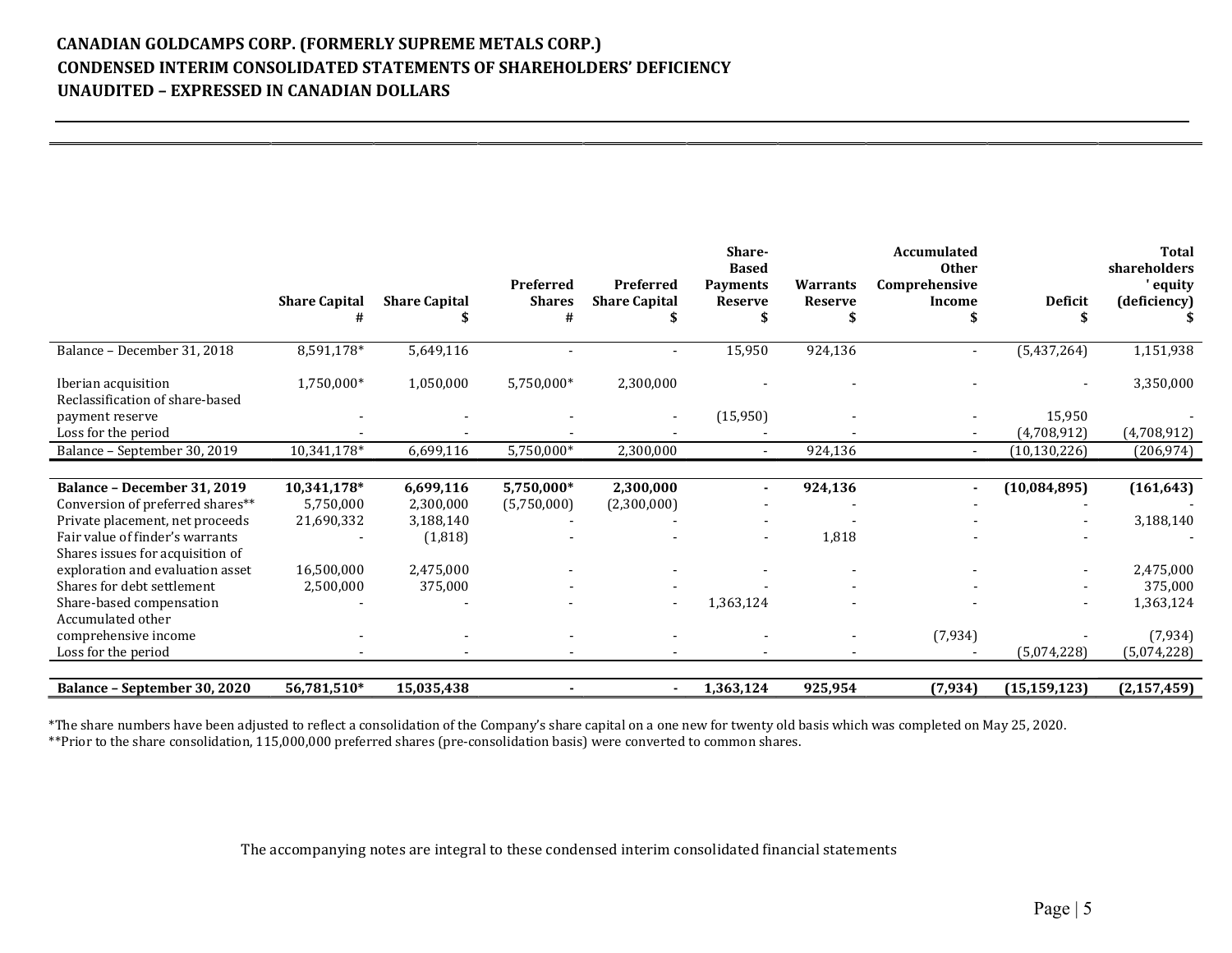# CANADIAN GOLDCAMPS CORP. (FORMERLY SUPREME METALS CORP.) CONDENSED INTERIM CONSOLIDATED STATEMENTS OF CASH FLOWS UNAUDITED – EXPRESSED IN CANADIAN DOLLARS

|                                                              |          | September 30,           | September 30,   |
|--------------------------------------------------------------|----------|-------------------------|-----------------|
|                                                              |          | 2020                    | 2019            |
| For the nine months ended,                                   |          | \$                      | \$              |
| Cash flows used in for operating activities                  |          |                         |                 |
| Net loss and comprehensive loss for the period               |          | (5,074,228)             | (4,708,912)     |
| Adjustments for items not involving cash:                    |          |                         |                 |
| Accrued interest                                             |          |                         | (1, 368)        |
| Interest expense                                             |          | 3,532                   |                 |
| Exploration and evaluation expenditures                      |          | 2,460,309               | 4,514,758       |
| Loss on debt settlement                                      |          | 125,000                 |                 |
| Share-based compensation                                     |          | 1,363,124               |                 |
| Write-off of account receivable                              |          | 7,500                   |                 |
|                                                              |          | (1, 114, 763)           | (195, 522)      |
| Changes in non-cash working capital items:                   |          |                         |                 |
| Decrease in amounts receivable                               |          | (19, 819)               | 10,494          |
| Increase in prepaid expenses                                 |          | (2, 180)                | (1,681)         |
| Increase in accounts payable and accrued liabilities         |          | 376,029                 | 1,381           |
| Net cash used in operating activities                        |          | (760, 733)              | (185, 328)      |
| <b>Financing activities</b>                                  |          |                         |                 |
| Private placement, net of share issuance costs               |          | 3,188,140               |                 |
| Proceeds received from promissory notes payable              |          | 35,000                  | 150,000         |
| Repayment of loans                                           |          | (80,000)                |                 |
| Net cash provided by financing activities                    |          | 3,143,140               | 150,000         |
| <b>Investing activities</b>                                  |          |                         |                 |
| Cash acquired from acquisition of Sol Sureno                 |          | 4                       |                 |
| Net cash provided by investing activities                    |          | $\overline{\mathbf{4}}$ |                 |
| Change in cash                                               |          | 2,382,411               | (35, 328)       |
| Foreign exchange on cash                                     |          | (7, 934)                |                 |
| Cash, beginning                                              |          | 11,450                  | 74,189          |
| Cash, ending                                                 |          | 2,385,927               | 38,861          |
|                                                              |          |                         |                 |
| <b>Supplementary cash flow information:</b>                  |          |                         |                 |
| Conversion of preferred shares                               | \$       | 2,300,000               | \$              |
| Fair value of finder's warrants issued for private placement | \$       | 1,818                   | \$              |
| Transfer of option reserve to deficit                        | \$<br>\$ |                         | \$<br>15,950    |
| Iberian acquisition                                          |          |                         | \$<br>3,350,000 |
| Sol Sureno acquisition                                       | \$       | 2,475,000               | \$              |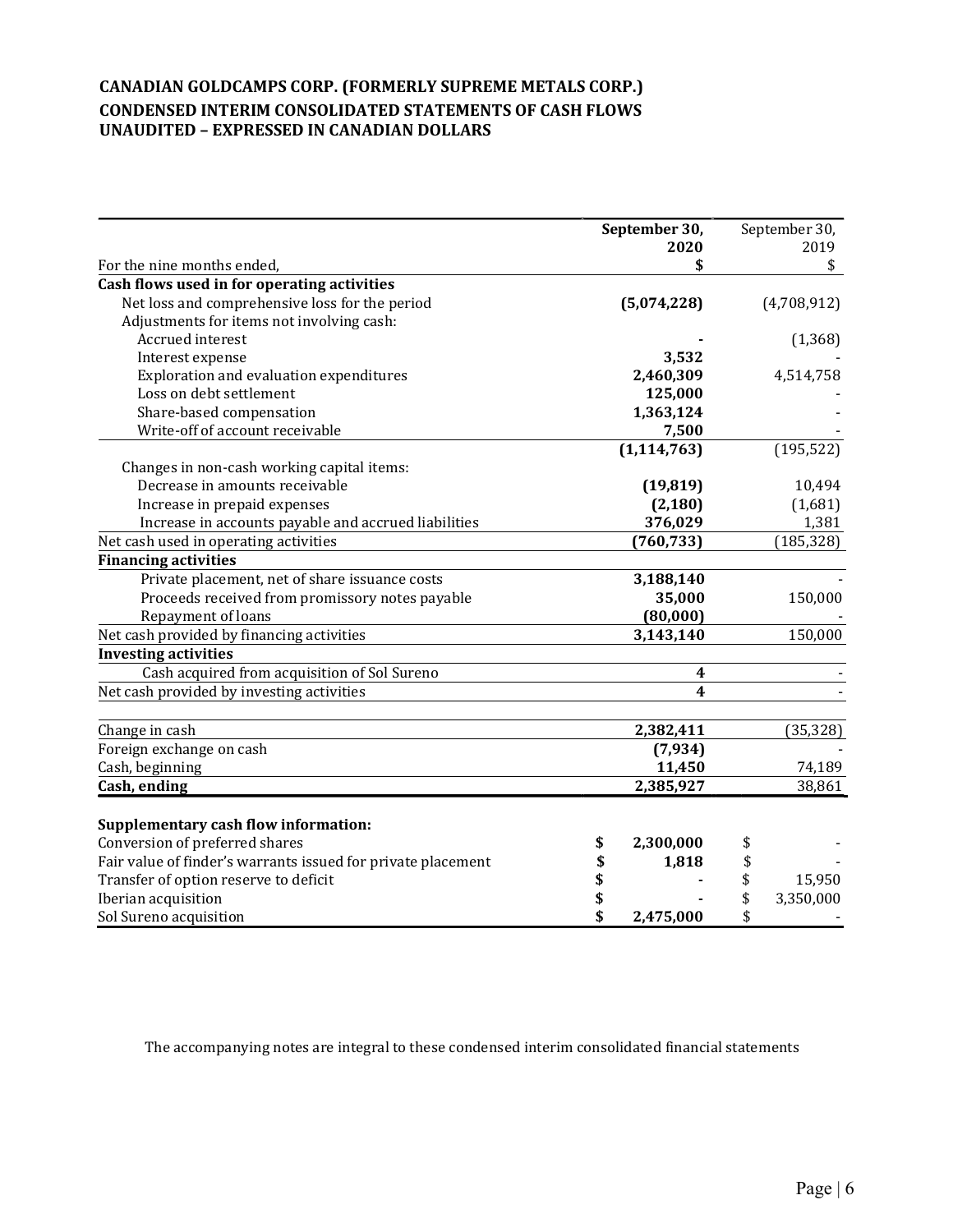### 1. NATURE OF OPERATIONS AND GOING CONCERN

Canadian GoldCamps Corp. (formerly Supreme Metals Corp.), the ("Company"), is engaged in the acquisition, exploration and development of natural resource properties with a focus on making new gold discoveries in established gold camps in Canada, and exploration of lithium properties in Peru. Effective August 12, 2020, the Company changed its name from Supreme Metals Corp. to Canadian GoldCamps Corp.

The Company's head office and registered records office is located at Suite 810 - 789 West Pender Street, Vancouver, BC, V6C 1H2. The Company's shares are listed on the Canadian Securities Exchange ("CSE") under the symbol "CAMP" (formerly "ABJ"). In addition, on January 31, 2017 the Company's shares were accepted for continuous trading on the electronic trading platform XETRA (R) on the Frankfurt Exchange under the ticker symbol A68.

On May 25, 2020, the Company completed a consolidation of its share capital on a one new for twenty old basis. Prior to the share consolidation, 115,000,000 preferred shares (pre-consolidation basis) were converted to common shares. The share and per share amounts have been adjusted within these financial statements to reflect the share consolidation.

Canadian GoldCamps Corp. (formerly Supreme Metals Corp.) is at an early stage of acquisition, exploration and development of natural resource properties in Canada, and Peru. As is common with many small companies, the Company raises financing for its exploration and acquisition activities in discrete tranches.

The Company's ability to continue as a going concern is dependent upon obtaining additional financing and eventually achieving profitable production in the future. There can be no assurance that the Company's financing activities will continue to be successful or sufficient.

The Company has working capital (deficiency) of \$2,157,459 (December 31, 2019 – (\$161,643)). For the nine month period ended September 30, 2020, the Company had a net loss and comprehensive loss of \$5,074,228 (2019 – \$4,708,912) and had cash outflows from operations of \$760,733 (2019 –\$185,328).

These condensed interim consolidated financial statements do not give effect to adjustments that would be necessary to the carrying values and classification of assets, liabilities and reported expenses should the Company be unable to continue as a going concern. These adjustments could be material.

#### Basis of presentation

These condensed interim consolidated financial statements have been prepared in accordance with International Financial Reporting Standards ("IFRS") as issued by the International Accounting Standards Board ("IASB") and in accordance with IAS 34 – Interim Financial Reporting. These condensed interim consolidated financial statements do not include all of the information required for annual financial statements and should be read in conjunction with the Company's audited financial statements for the year ended December 31, 2019. These financial statements have been prepared following the same accounting policies as the Company's audited financial statements for the year ended December 31, 2019.

The Board of Directors approved these condensed interim consolidated financial statements on November 23, 2020.

#### Basis of measurement

These condensed interim consolidated financial statements have been prepared using the accrual basis of accounting except for cash flow information. In addition, these condensed interim consolidated financial statements have been prepared on the historical-cost basis, except for the revaluation of certain financial assets and financial liabilities to fair value.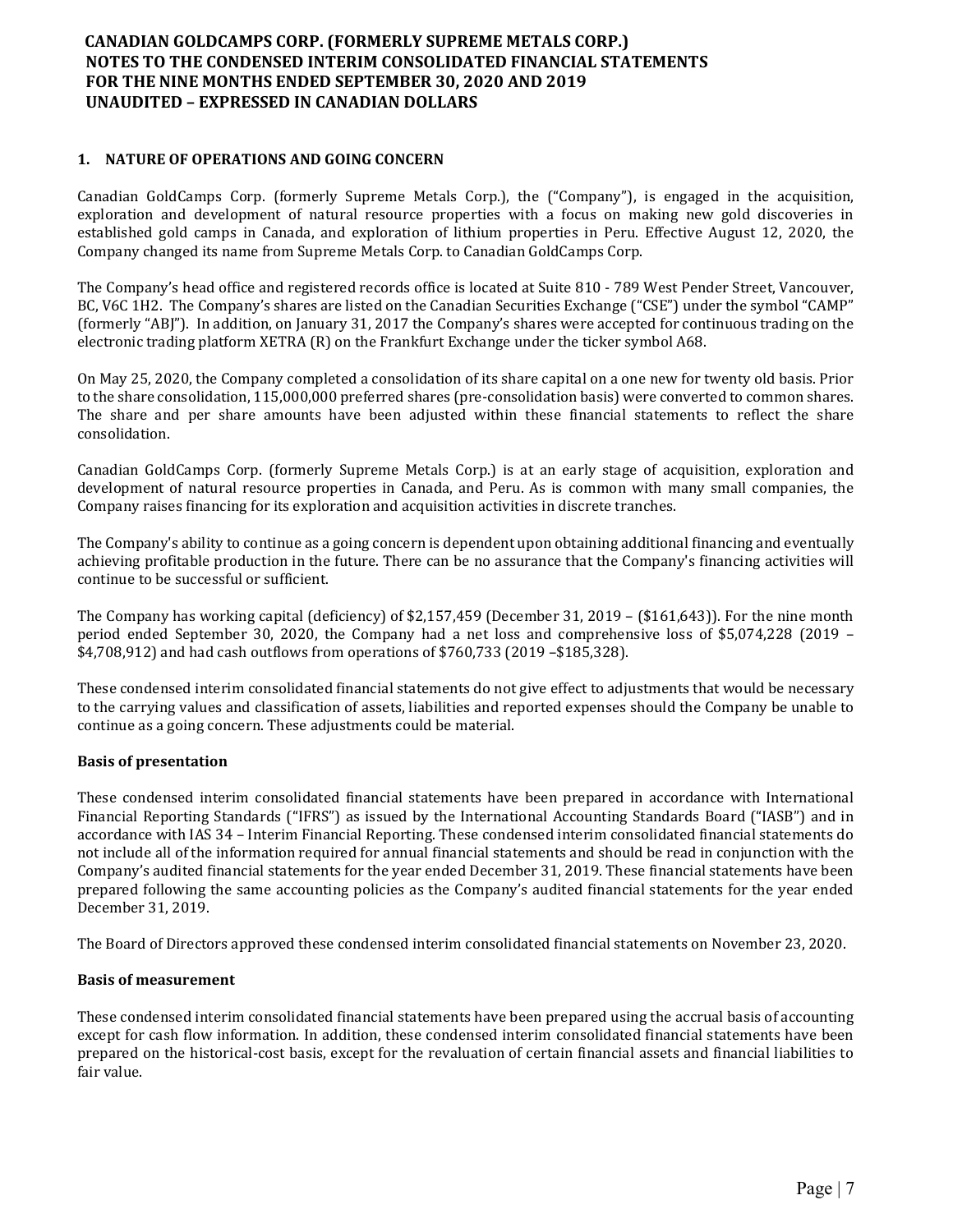### 1. NATURE OF OPERATIONS AND GOING CONCERN (CONTINUED)

#### Basis of consolidation

These consolidated financial statements incorporate the financial statements of the Company and the entities controlled by the Company. Control exists when the Company has the power, directly or indirectly, to govern the financial and operating policies of an entity so as to obtain benefits from its activities. The financial statements of subsidiaries are included in the condensed interim consolidated financial statements from the date that control commences until the date that control ceases. All intercompany transactions and balances have been eliminated. The interim consolidated financial statements include the accounts of the Company and its wholly owned subsidiaries Alibaba Graphite Corp., Iberian Lithium Corp., Sol Sureno Canada Inc., and Sol Sureño Sociedad Anonima Cerrada.

On July 9, 2020, the Company acquired 100% of Sol Sureno Canada Inc. ("Sol Sureno"), an Ontario based exploration corporation focused on the acquisition and development of lithium properties in Peru, via its wholly-owned subsidiary, Sol Sureño Sociedad Anonima Cerrada (Sol Sureño S.A.C.) ("Sol Sureno Peru") a corporation formed under the laws of Peru.

Pursuant to the acquisition, the Company issued 15,000,000 common shares with a fair value of \$2,250,000 to the shareholders of Sol Sureno in exchange for all of the issued and outstanding shares of Sol Sureno.

The Company issued 1,500,000 common shares with a fair value of \$225,000 to arm's length parties as finder's fees for the acquisition of Sol Sureno.

In March 2020, the World Health Organization declared the outbreak of COVID-19 a global pandemic. Government measures to limit the spread of COVID-19, including the closure of non-essential businesses, did not materially disrupt the Company's operations during the third quarter of 2020. The mining industry has not been recognized as essential services across Canada. As at September 30, 2020, we have also not observed any material impairments of our assets or a significant change in the fair value of assets due to the COVID-19 pandemic.

Due to the rapid developments and uncertainty surrounding COVID-19, it is not possible to predict the impact that COVID-19 will have on our business, financial position and operating results in the future. In addition, it is possible that estimates in the Company's financial statements will change in the near term as a result of COVID-19 and the effect of any such changes could be material, which could result in, among other things, impairment of long-lived assets including intangibles and goodwill. The Company is closely monitoring the impact of the pandemic on all aspects of its business.

#### Functional and presentation currency

These condensed interim consolidated financial statements are presented in Canadian Dollars, which is the Company's functional currency.

### 2. SIGNIFICANT ACCOUNTING POLICIES

In preparing these condensed consolidated interim financial statements, the significant accounting policies and the significant judgments made by management in applying the Company's significant accounting policies and key sources of estimation uncertainty were the same as those that applied to the Company's audited consolidated financial statements for the year ended December 31, 2019, with exception to the new accounting standards adopted by the Company discussed below.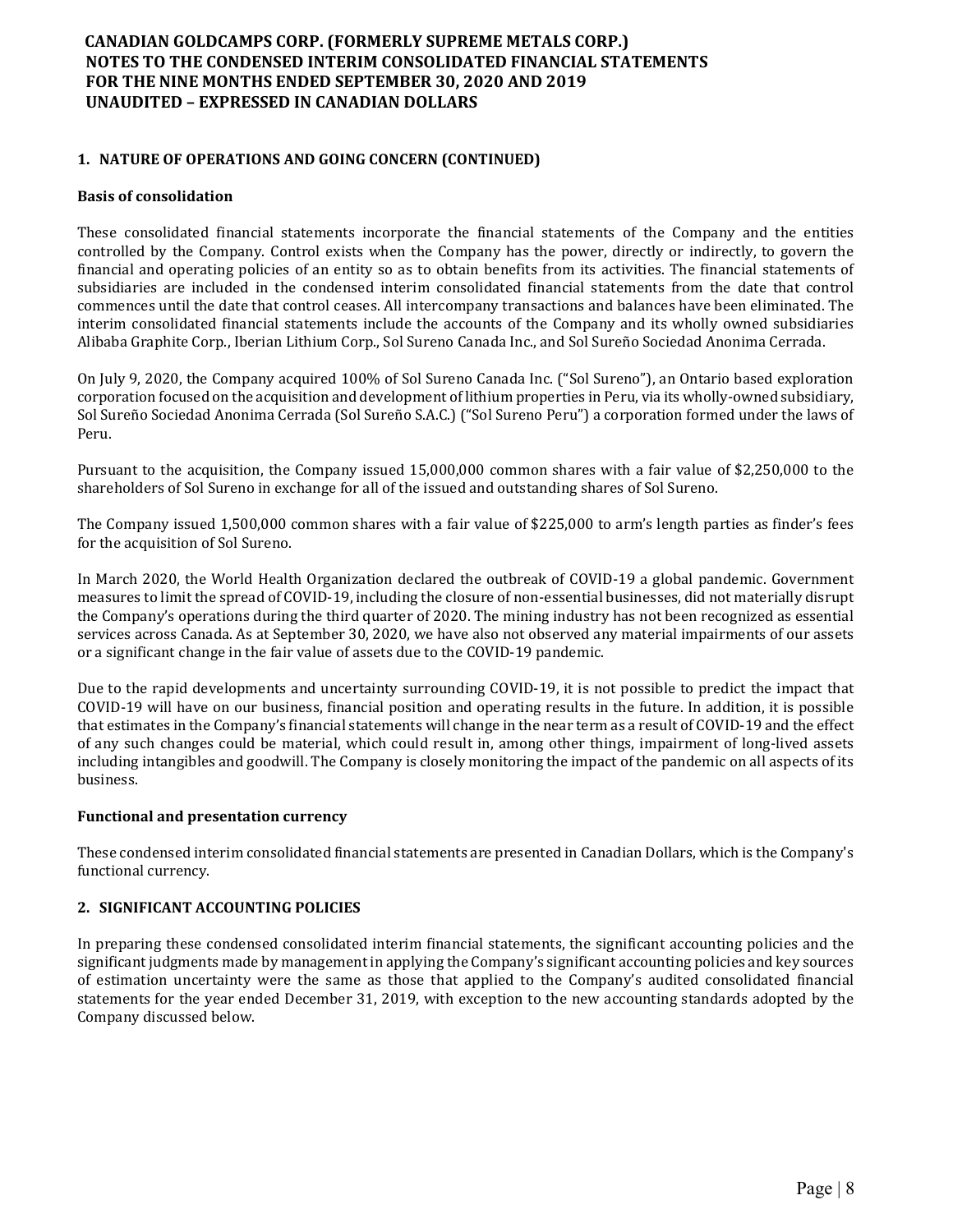## 2. SIGNIFICANT ACCOUNTING POLICIES (CONTINUED)

The preparation of condensed consolidated interim financial statements requires that the Company's management make judgments and estimates of effects of uncertain future events on the carrying amounts of the Company's assets and liabilities at the end of the reporting period. Actual future outcomes could differ from present estimates and judgments, potentially having material future effects on the Company's condensed interim financial statements. Estimates are reviewed on an ongoing basis and are based on historical experience and other facts and circumstances. Revisions to estimates and the resulting effects on the carrying amounts of the Company's assets and liabilities are accounted for prospectively.

### 3. CAPITAL RISK MANAGEMENT

The Company includes shareholders equity(deficiency), comprised of issued share capital, share-based payments reserve, warrants reserve, accumulated other comprehensive income, and deficit, in the definition of capital, which as at September 30, 2020 was (\$2,157,459) (December 31, 2019 – (\$161,643)).

The Company's primary objective with respect to its capital management is to ensure that it has sufficient cash resources to fund its exploration commitments. To secure the additional capital necessary to continue with the exploration of mineral properties, the Company may attempt to raise additional funds through the issuance of debt or equity. The Company is not subject to any capital requirements imposed by a lending institution.

The Company monitors its capital structure and makes adjustments according to market conditions in an effort to meet its objectives given the current outlook of the business and industry in general. The Company may manage its capital structure by issuing new shares and adjusting capital spending. The capital structure is reviewed by management and the Board of Directors on an ongoing basis.

There were no changes in the Company's process, policies and approach to capital management during the nine-month period ended September 30, 2020, and the year ended December 31, 2019.

#### 4. FINANCIAL INSTRUMENTS AND RISK FACTORS

The Company's activities expose it to a variety of financial risks: credit risk, liquidity risk and market risk (including interest rate risk, foreign currency risk and price risk).

(i) Credit risk

Credit risk is the risk of loss associated with a counterparty's inability to fulfill its payment obligations. The Company's credit risk is primarily attributable to cash and amounts receivable. Cash is held with two Canadian chartered banks, from which management believes the risk of loss to be minimal.

Amounts receivable consists of sales tax receivable from government authorities in Canada, Spain, and Peru. Amounts receivable are in good standing as of September 30, 2020. During the nine month period ended September 30, 2020, the Company wrote-off \$7,500 of a loan receivable which was reported as an amount receivable.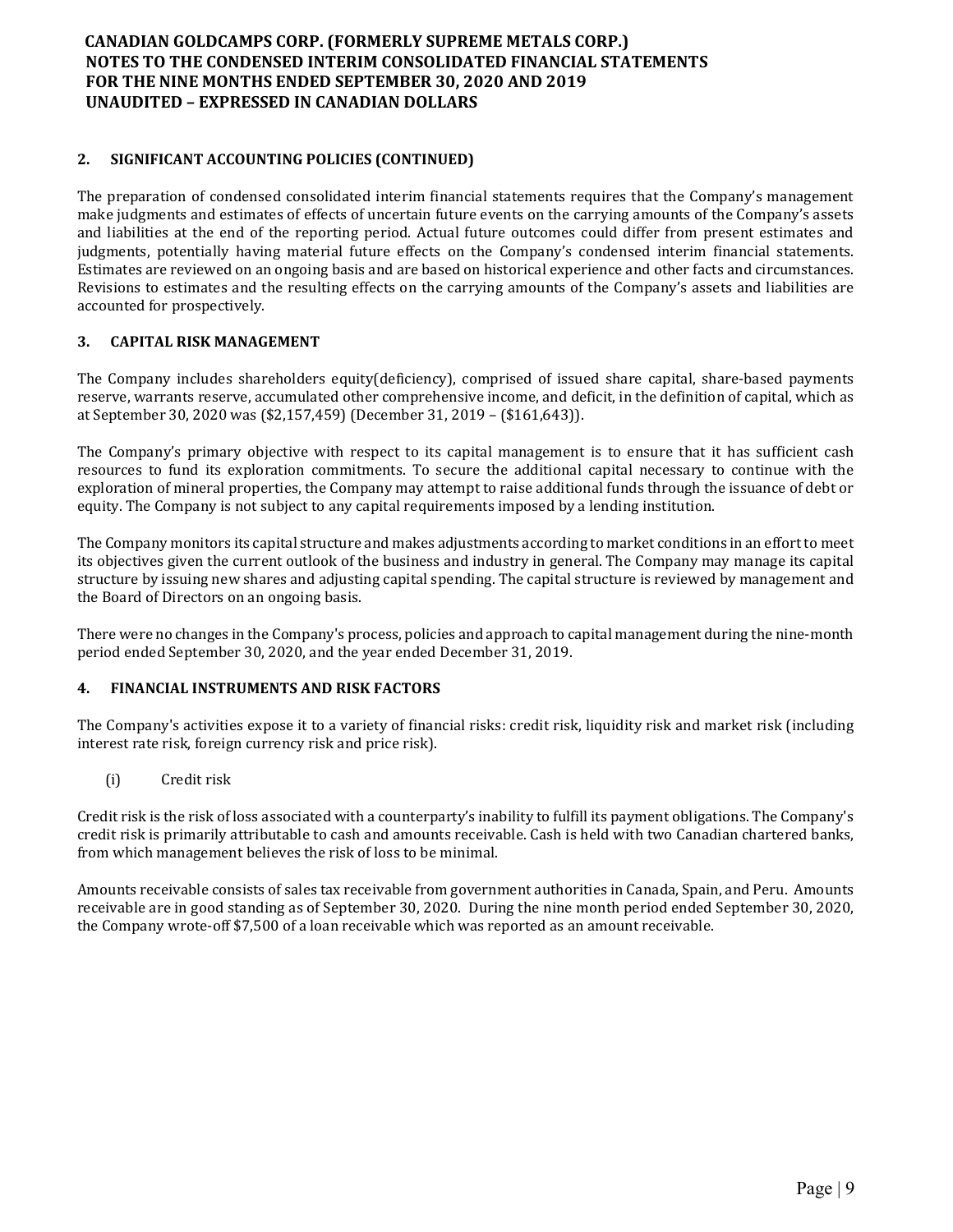### 4. FINANCIAL INSTRUMENTS AND RISK FACTORS (CONTINUED)

(ii) Liquidity risk

Liquidity risk is the risk that the Company will not have sufficient cash resources to meet its financial obligations as they come due. The Company's liquidity and operating results may be adversely affected if its access to the capital market is hindered, whether as a result of a downturn in stock market conditions generally or matters specific to the Company. The Company generates cash flow primarily from its financing activities. As at September 30, 2020, the Company had cash of \$2,385,927 (December 31, 2019 - \$11,450) to settle trade accounts payable and accrued liabilities of \$158,432 (December 31, 2019 - \$32,326) and promissory notes payable of \$110,000 (December 31, 2019 - \$151,468). The Company's financial liabilities have contractual maturities of less than 30 days and are subject to normal trade terms. The Company regularly evaluates its cash position to ensure preservation and security of capital as well as liquidity. As discussed in Note 1, the Company's ability to continually meet its obligations and carry out its planned exploration activities is uncertain and dependent upon the continued financial support of its shareholders and securing additional financing.

(iii) Market risk

Market risk is the risk of loss that may arise from changes in market factors such as interest rates and foreign exchange rates.

iv) Financial risk

#### Interest rate risk

The Company has cash and cash equivalent balances and no variable interest-bearing debt. The Company's current policy is to invest excess cash in guaranteed investment certificates issued by a Canadian chartered bank with which it keeps its bank accounts. The Company periodically monitors the investments it makes and is satisfied with the creditworthiness of its Canadian chartered bank.

v) Foreign currency risk

The Company's functional and presentation currency is the Canadian Dollar and major purchases are transacted in Canadian Dollars. The Company at the present time does not have any significant foreign currency balances subject to foreign currency risk.

vi) Sensitivity analysis

Based on management's knowledge and experience of the financial markets, the Company believes the following movements are reasonably possible over a twelve-month period:

Cash is subject to floating interest rates. The Company has no variable debt and receives low interest rates on its cash and cash equivalents balances. As such, the Company does not have significant interest rate risk.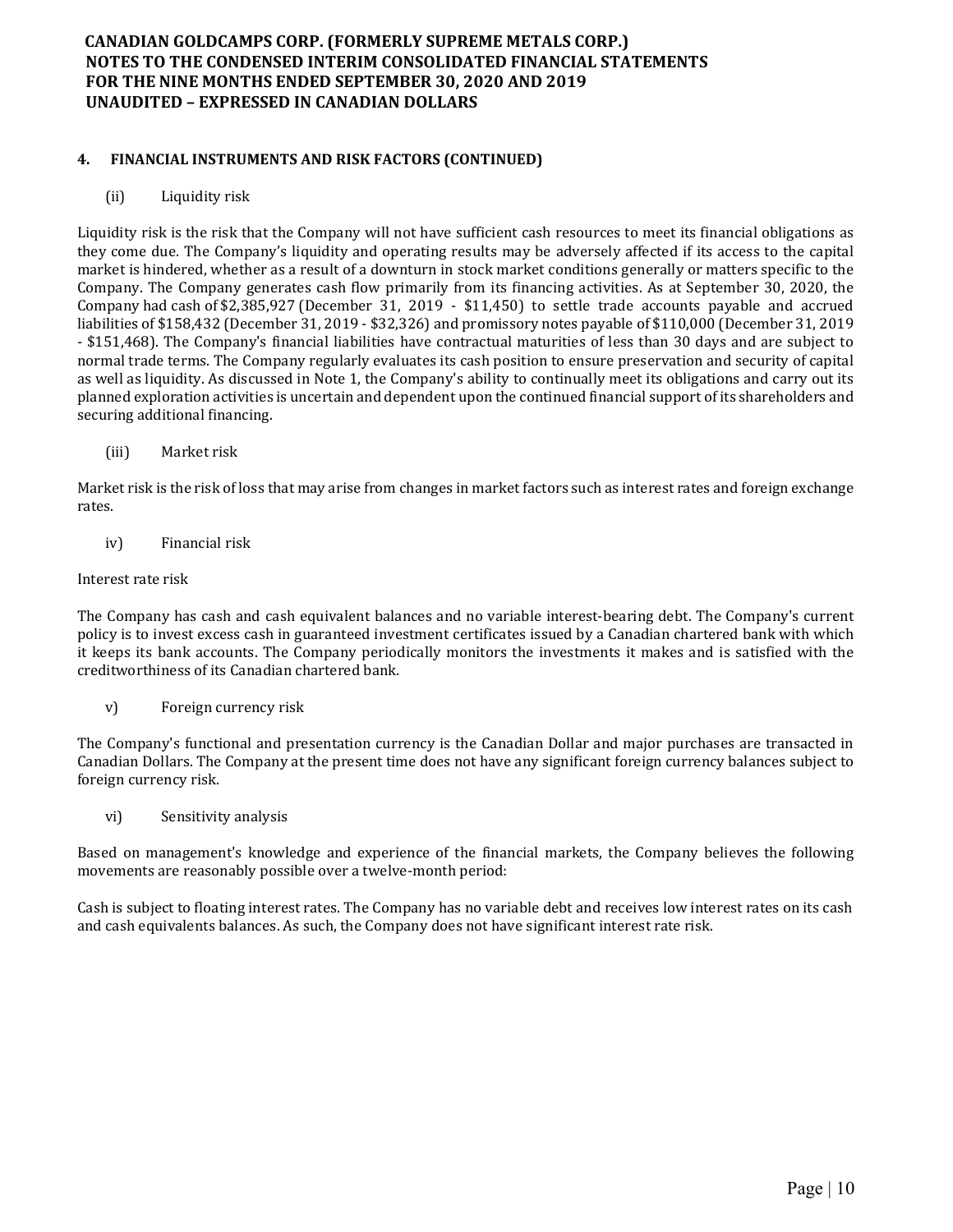### 5. ASSET ACQUSITIONS AND DISPOSAL

### Iberian Lithium Corp.

On January 22, 2019, the Company completed the 100% acquisition of Iberian Lithium Corp. ("Iberian Lithium") via a three-cornered amalgamation with the Company's wholly owned subsidiary, 2661648 Ontario Inc. Iberian Lithium is focused on the acquisition and development of Lithium properties in Portugal and Spain. The Company acquired Iberian Lithium's option on the Alberta II Lithium property in Galicia, Spain with Strategic Minerals Spain S.L. ("Strategic Minerals").

As consideration, the Company issued 1,750,000 common shares at a deemed value of \$0.60 per share and 5,750,000 non-voting, convertible series 1 preferred shares ("Preferred Shares") at a deemed price of \$0.40 per share.

The terms of the Preferred Shares, among other things, that they are non-voting, are convertible into common shares on a one to one basis, are eligible to participate in dividends if and when declared by the Company, have priority rights on liquidation and are subject to a restriction that no holder of the Preferred Shares may convert into common shares if the holder beneficially owns greater than 9.99% of common shares. On May 25, 2020, the 5,750,000 Preferred Shares were converted into common shares.

A \$250,000 finder's fee was paid on closing to an arm's length party.

The acquisition was accounted for by the Company as a purchase of assets and assumption of liabilities. The acquisition did not qualify as a business combination under IFRS 3 – Business Combinations, as the significant inputs, processes and outputs, that together constitute a business, did not exist.

The purchase price was determined based on IFRS 2 - Share Based Payments and allocated as follows:

| Purchase price:                                                                    |           |
|------------------------------------------------------------------------------------|-----------|
| 5,750,000 preferred shares                                                         | 2,300,000 |
| 1,750,000 common shares                                                            | 1,050,000 |
| Option payments and exploration activity paid to Iberian prior to acquisition date | 919,594   |
| Finder's fee                                                                       | 250,000   |
| Total consideration paid                                                           | 4,519,594 |
|                                                                                    |           |
| Net assets acquired:                                                               |           |
| Cash                                                                               | 1,552     |
| VAT receivable                                                                     | 3,284     |
| Net assets acquired                                                                | 4,836     |
|                                                                                    |           |
| Deemed exploration and evaluation expenditure                                      | 4.514.758 |

During the year ended December 31, 2018, the Company advanced funds to Iberian for option and exploration activity and paid finder's fees of \$250,000. During the year ended December 31, 2018, the Company entered into three promissory notes with Iberian Lithium. As at December 31, 2018, the principal amount of \$540,650 and accrued interest of \$6,310 was outstanding. The Company paid for \$372,634 in exploration expenses on behalf of Iberian, pursuant to the continuation of Iberian's phase 1 mining program. As at September 30, 2020, the intercompany loan and promissory notes are eliminated upon consolidation (Note 7).

During the year ended December 31, 2019, the Company sold its subsidiary, Iberian Lithium Portugal for €5,000 (CAD \$7,500) and recognized a net gain on disposal of \$17,298.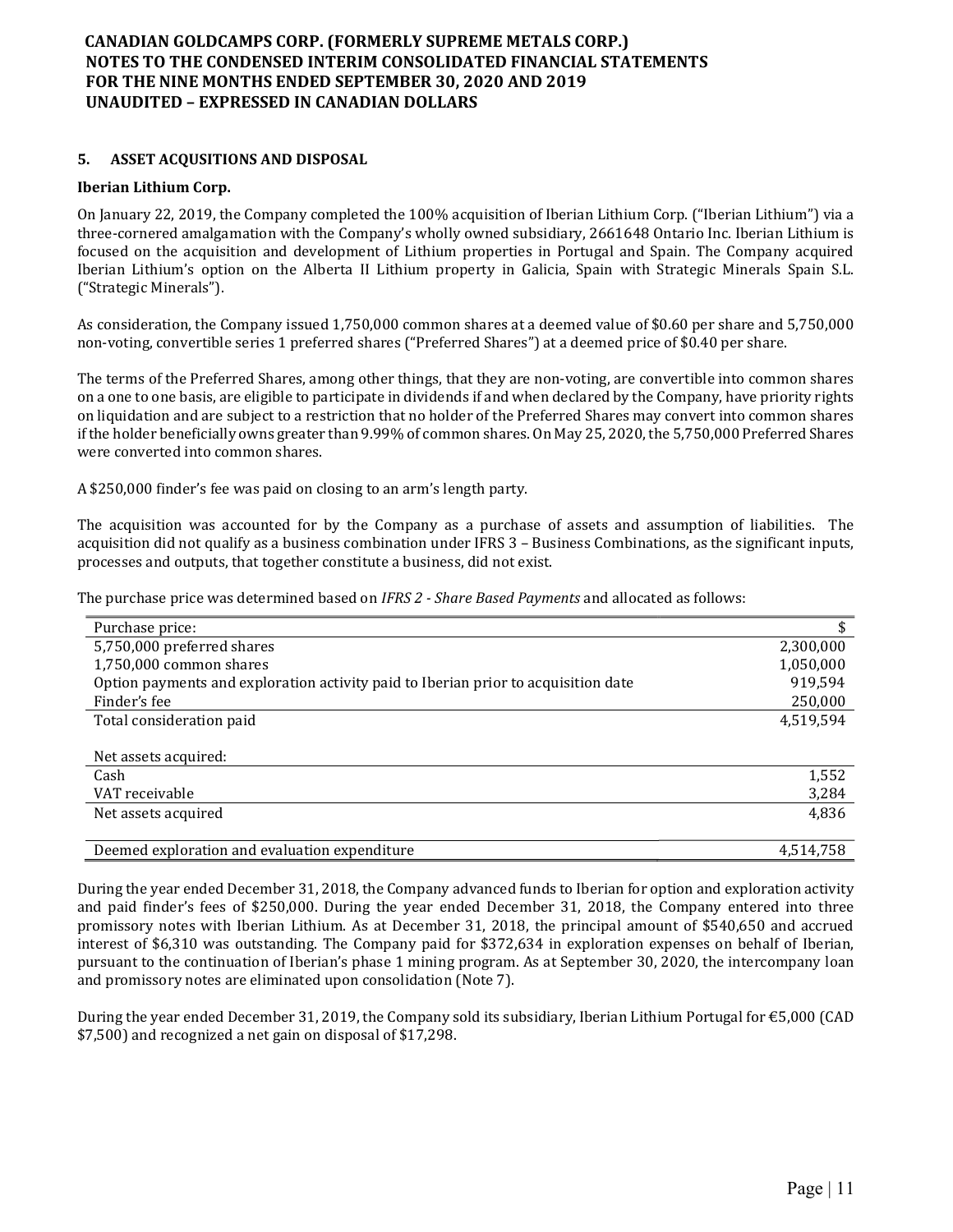### 5. ASSET ACQUSITIONS AND DISPOSAL (CONTINUED)

### Sol Sureno

On July 9, 2020, the Company acquired 100% of Sol Sureno Canada Inc. ("Sol Sureno"), an Ontario based exploration corporation focused on the acquisition and development of lithium properties in Peru, via its wholly-owned subsidiary, Sol Sureño Sociedad Anonima Cerrada (Sol Sureño S.A.C.) ("Sol Sureno Peru") a corporation formed under the laws of Peru.

Pursuant to the acquisition, the Company issued 15,000,000 common shares with a fair value of \$2,250,000 to the shareholders of Sol Sureno in exchange for all of the issued and outstanding shares of Sol Sureno.

The Company issued 1,500,000 common shares with a fair value of \$225,000 to arm's length parties as finder's fees for the acquisition of Sol Sureno.

The acquisition was accounted for by the Company as a purchase of assets and assumption of liabilities. The acquisition did not qualify as a business combination under IFRS 3 – Business Combinations, as the significant inputs, processes and outputs, that together constitute a business, did not exist.

The purchase price was determined based on IFRS 2 - Share Based Payments and allocated as follows:

| Purchase price:                                                    |           |
|--------------------------------------------------------------------|-----------|
| 15,000,000 common shares                                           | 2,250,000 |
| 1,500,000 common shares issued as finder's fees                    | 225,000   |
| Total consideration paid                                           | 2,475,000 |
|                                                                    |           |
| Net assets acquired:                                               |           |
| Cash                                                               |           |
| VAT receivable                                                     | 14,764    |
| Accounts payable and accrued liabilities                           | (77)      |
| Net assets acquired                                                | 14,690    |
|                                                                    |           |
| Deemed exploration and evaluation expenditure for Macusani Project | 2,460,310 |

#### 6. EXPLORATION AND EVALUATION EXPENDITURES

The Company's exploration and evaluation expenditures are mainly related to the acquisition of various property rights and finder's fees. Many of these property rights were either terminated or returned to the original claim holders as the Company decided against further expenditures on these properties. The exploration and evaluation expenditures are summarized as follows:

|                                  | September 30, 2020   | September 30, 2019     |
|----------------------------------|----------------------|------------------------|
| Acquisition costs                | 2,460,310            | 4,514,758              |
| General exploration expenditures | 115,034<br>2,575,344 | (20, 282)<br>4,494,476 |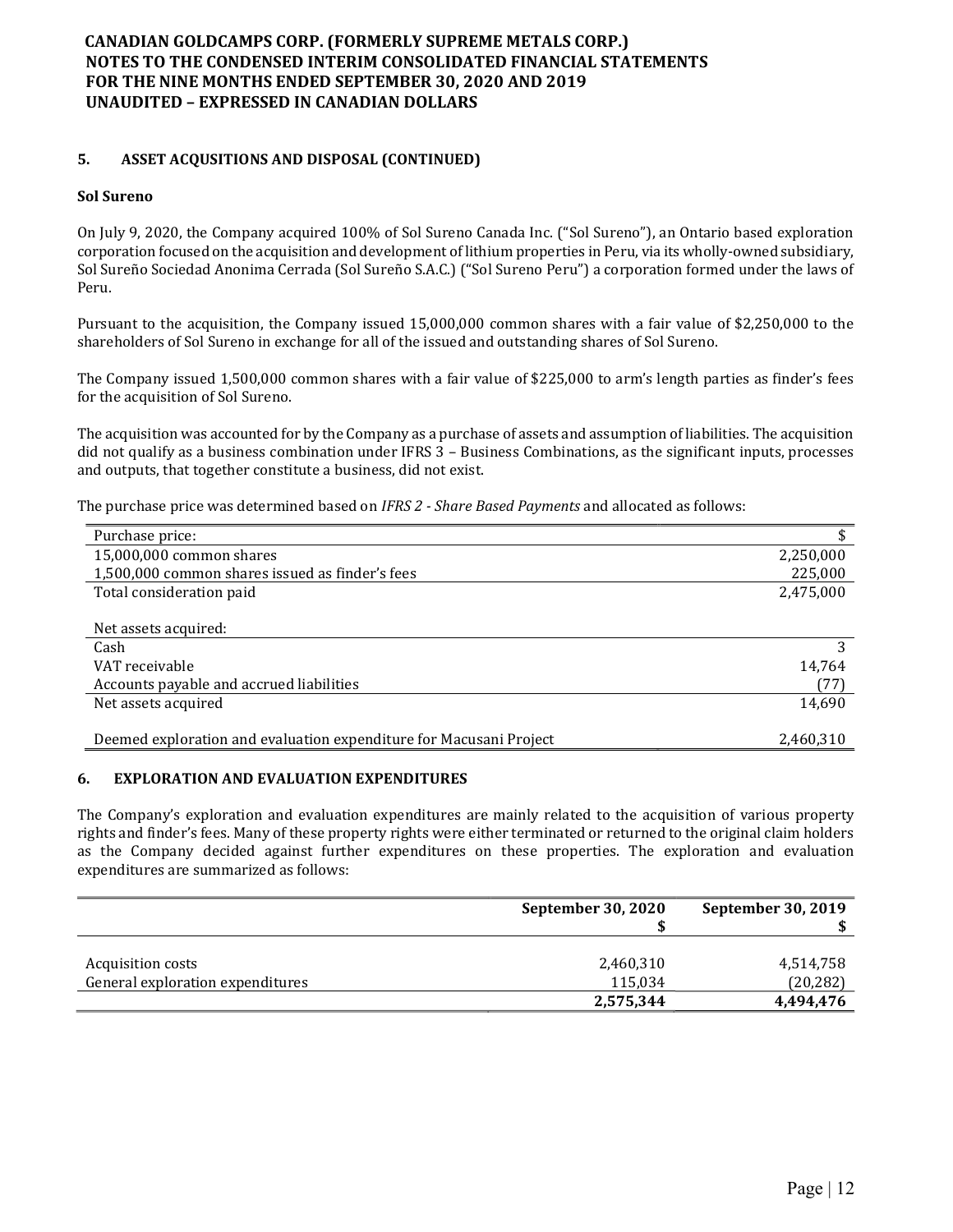## 6. EXPLORATION AND EVALUATION EXPENDITURES (CONTINUED)

During the nine month period ended September 30, 2020, the Company paid a total of \$2,575,344 (2019 - \$4,494,476) for acquisition, and exploration and evaluation expenditures. On July 9, 2020, the Company issued a total of 2,475,000 common shares to acquire the net assets of Sol Sureno, which included \$2,460,310 of deemed expenditures for the Macusani Project. The 2020 general exploration expenditures of \$115,034 were comprised of \$13,200 to renew licenses and permits (Bloom Lake East), \$2,100 for geological consulting (Bloom Lake East), and \$99,734 for concession fees (Macusani). The net recovery of \$20,282 of general exploration expenditures in the comparative 2019 period was mainly related to government grants, totalling \$26,226, and incurred exploration and evaluation activities of \$5,944. The \$4,514,758 acquisition costs in the comparative period ended September 30, 2019 were comprised of the \$4,513,390 acquisition of Iberian Lithium's properties, and \$1,368 related to the Mt. Thom Project.

## (1) Iberian

On January 22, 2019, the Company entered into a definitive share purchase agreement to acquire 100% of Iberian Lithium.

During the year ended December 31, 2019, the Company sold its subsidiary, Iberian Lithium Portugal thereby cancelling the aforementioned agreements.

## (2) Mt. Thom Project

On February 3, 2017, the Company entered into a purchase and sale agreement (the "Mt. Thom Purchase Agreement") with the Vendors for the acquisition of a 100% undivided interest in the Mt. Thom Project. The Mt. Thom property is believed to be an "IOCG-type" copper-cobalt-gold prospect located in central Nova Scotia, Canada, approximately 22km east of Truro. The project consists of 39 mineral claims over five contiguous licenses and covers approx. 1,560 acres located in the Province of Nova Scotia. In consideration for the acquisition of the Mt. Thom Project, the Company paid \$20,000 and issued 2,500,000 common shares to the Vendors. The Mt. Thom Project is subject to a 1.5% gross royalty payable to the Vendors.

On April 13, 2018, the Company entered into an option agreement (the "Option Agreement") with American Cobalt Corp (Formerly 1156010 BC Ltd.) (the "Purchaser"), a wholly owned subsidiary of International Cobalt Corp (CSE:CO) for its Mt. Thom Project.

On August 20, 2019, the Option Agreement with American Cobalt Corp. was terminated and the Property was returned to the Company.

### (3) The Foster Marshall Property

On February 13, 2017, the Company entered into a mineral purchase and acquisition agreement with Gino Chitaroni, Elmer B. Stewart, and Robert Peel (the "FM Vendors") providing for the acquisition of a one hundred percent (100%) undivided interest in and to seven mineral claims located in the Ingram and Ingram Townships of the Province of Ontario (the "FM Project"). The FM Project is located in the Larder Lake Mining Division, more specifically in the historic mining area of Cobalt, Ontario. The property is located approximately 25 kilometres north of the former producing Langis Mine project, once held by Agnico Eagle Mines Limited.

On February 25, 2019, American Cobalt Corp. withdrew from the Foster Marshall Property and the main claims of interest on the Foster Marshall Project expired.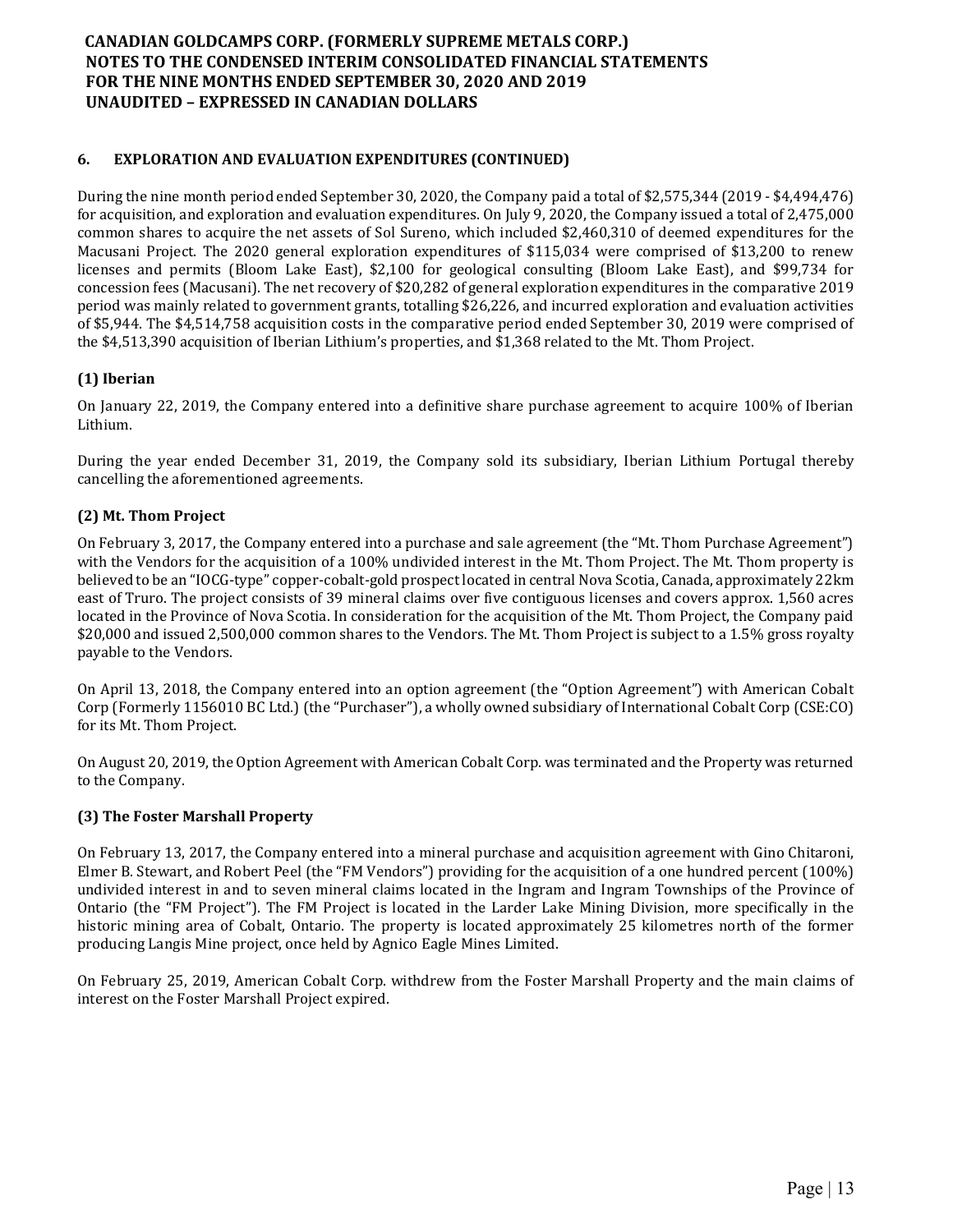### 6. EXPLORATION AND EVALUATION EXPENDITURES (CONTINUED)

### (4) The Bloom Lake East Project

On February 3, 2017, the Company entered into an agreement of purchase and sale (the "Bloom Lake East Purchase Agreement") with Thomas Poupore and Ryan Kalt (the "Vendors") providing for the acquisition of a one hundred percent (100%) undivided interest in and to the Bloom Lake East Project located in Newfoundland and Labrador. Pursuant to the Bloom Lake East Purchase Agreement, the Company shall earn 100% of the Project upon the payment of \$100,000 (paid) and issuance of 250,000 common shares (issued) to the Vendors. The Bloom Lake East Project is subject to a 1.5% gross royalty payable to the Vendors. In February 2018, the Company technically allowed the Bloom Lake East Claims to expire but was able to make a payment to the Newfoundland government to extend the time for submission of assessment work.

On January 22, 2019, the Company entered into a Joint Exploration Agreement (the "Agreement") with Champion Iron Limited ("Champion"), for a joint exploration on the Company's Bloom Lake East Property and Champion's Bloom Lake Mine Property.

Pursuant to the terms of the agreement, Champion, at the expense of their own, explored the licenses held by the Company on the Bloom Lake East Property and the Company could explore for cobalt on Champion's property. Champion was going to fund the following budget allocation:

- \$100,000 in exploration expenditures on the Bloom Lake East Property; and
- \$50,000 for cobalt exploration on the Bloom Lake Iron Mine Property.

The Bloom Lake East Project agreements were terminated during the year ended December 31, 2019.

On March 19, 2020, a purchase and sale agreement ("Purchase & Sale Agreement") of the Bloom Lake East Property was made with Champion's subsidiary Quebec Iron Ore Inc. ("Quebec Iron"). The Purchase & Sale Agreement consists of a cash payment of \$61,400 to be paid to the Company (received).

A gross royalty of 1.25% is held by the Company, and an additional 1% gross royalty will be held by the original claimholder. The 1.25% gross royalty held by the Company can be purchased at the discretion of Champion at a rate of \$100,000 for each 0.1%.

On May 6, 2020, the Board of Directors approved the Purchase & Sale Agreement.

During the period, the Company received a grant from the Department of Finance of \$4,444 (2019 - \$Nil) for the Bloom Lake East Property from the Newfoundland and Labrador Government's Department of Finance – Mineral Incentive Programme under the Junior Exploration Assistance Project. The grant has been reported as other income on the condensed interim consolidated statement of loss and comprehensive loss.

### (5) Macusani Project

On July 9, 2020, the Company acquired 100% of Sol Sureno Canada Inc. ("Sol Sureno"), an Ontario based exploration corporation focused on the acquisition and development of lithium properties in Peru, via its wholly-owned subsidiary, Sol Sureño Sociedad Anonima Cerrada (Sol Sureño S.A.C.) ("Sol Sureno Peru") a corporation formed under the laws of Peru.

Pursuant to the acquisition, the Company issued 15,000,000 common shares with a fair value of \$2,250,000 to the shareholders of Sol Sureno in exchange for all of the issued and outstanding shares of Sol Sureno.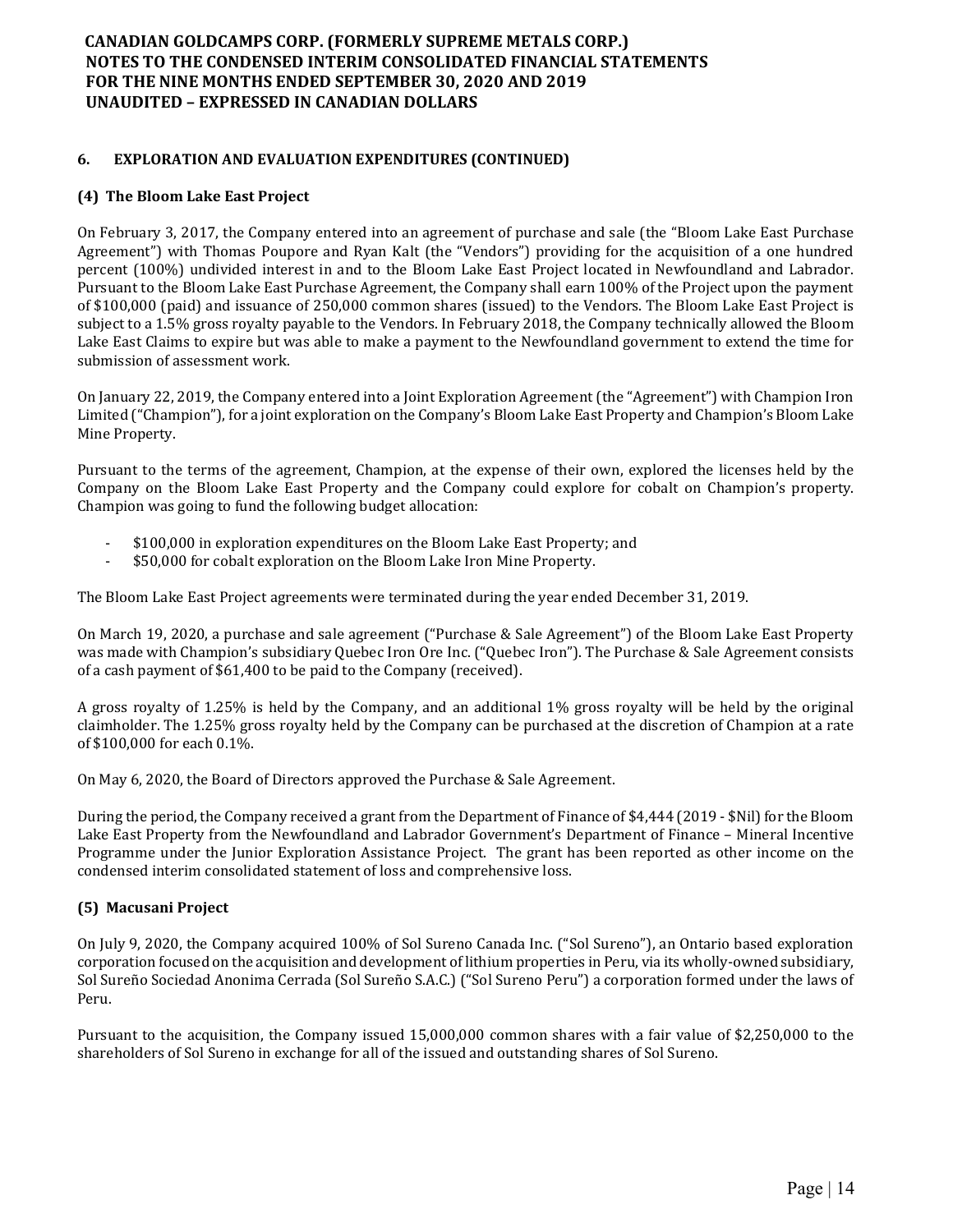## 6. EXPLORATION AND EVALUATION EXPENDITURES (CONTINUED)

### (5) Macusani Project (continued)

The Company issued 1,500,000 common shares with a fair value of \$225,000 to arm's length parties as finder's fees for the acquisition of Sol Sureno.

The Macusani Project is located in two areas, comprised of 22 registered mining concessions totalling 19,200 hectares, and another 11 mining concessions of 7,400 hectares still pending registration. The concessions in the Macusani area are adjacent to or within the Macusani Concessions of Plateau Energy Metals Inc., and within an 8 to 25 kilometre radius of the original Falchani Lithium Discovery. The Crucero-Picotani Plateau area is located 120 kilometre southeast of the Macusani Plateau and hosts known lithium occurrences in the same rhyolitic tuff formations as the lithium bearing formations within the Macusani Plateau.

(See Note 13)

### 7. LOAN RECEIVABLE

During the year ended December 31, 2018, the Company advanced \$250,000 in cash and paid for \$372,633 in expenses on behalf of Iberian, pursuant to the continuation of Iberian's phase 1 mining program. The working capital advances are non-interest bearing and due on demand. The loan receivable is eliminated upon consolidation in the period ended September 30, 2020, as a result of acquiring Iberian (Note 5).

### 8. ACCOUNTS PAYABLES AND ACCRUED LIABILITIES

The Company's accounts payable and accrued liabilities are as follows:

|                               | September 30, | December 31, |
|-------------------------------|---------------|--------------|
|                               | 2020          | 2019         |
|                               |               |              |
| Trade payables (Note 11)      | \$89,672      | \$23,826     |
| Accrued liabilities (Note 11) | 68.760        | 8,500        |
| Total                         | \$158,432     | \$32,326     |

On July 9, 2020, the Company issued 2,500,000 common shares to a vendor with a fair value of \$375,000 to settle \$250,000 of debt, thereby realizing a \$125,000 loss on settlement of debt.

### 9. PROMISSORY NOTES PAYABLE

During the year ended December 31, 2019, the Company received two working capital loans from arm's length parties totalling \$150,000. One of the promissory notes payable for \$100,000 is unsecured, non-interest bearing, and due on demand. The second promissory note payable of \$50,000 bore interest at 8% per annum.

During the nine-month period ended September 30, 2020, the Company received two additional working capital loans from arm's length parties totalling \$35,000. The first promissory note payable of \$10,000 is unsecured, non-interest bearing, and due on demand. The principal amount of the second promissory note payable was \$25,000, and bore interest at 8% per annum.

On August 20, 2020, the Company paid a total of \$80,000, comprised of \$75,000 principal plus \$5,000 to settle the interest-bearing promissory note.

The Company recognized \$3,532 interest expense on the promissory notes payable during the current period. The remaining \$110,000 in promissory notes payable is unsecured, and due on demand.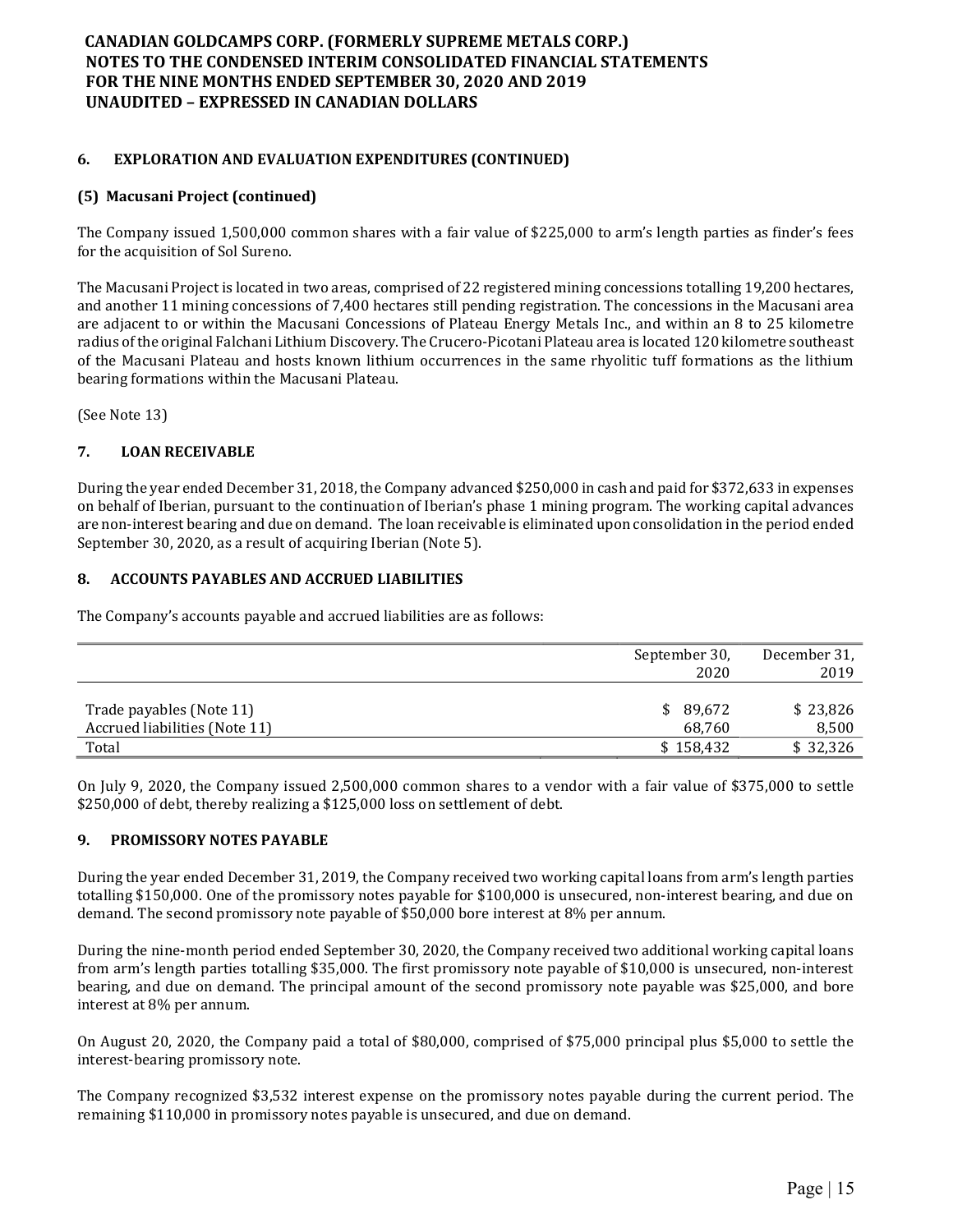#### 10. SHARE CAPITAL

#### Authorized share capital

Unlimited common shares without nominal or par value, and unlimited number of convertible preferred shares without par value, participating, each share convertible into one common share, and non-voting.

#### Share consolidation

On May 25, 2020, the Company completed a consolidation of its share capital on a one new for twenty old basis. Prior to the share consolidation, 5,750,000 preferred shares (post-consolidation basis) valued at \$2,300,000 were converted to common shares.

#### Issuance of common shares during the nine month period ended September 30, 2020.

On July 9, 2020, the Company completed a non-brokered private placement of 21,690,332 Units at \$0.15 per Unit for gross proceeds of \$3,253,550. Each Unit was comprised of one common share of the Company and one share purchase warrant. Each warrant is exercisable into one common share of the Company at \$0.30 per share until July 9, 2023.

The Company paid finder's fees of \$65,410 cash, and issued 181,100 finder's warrants with a fair value of \$1,818 for the private placement.

On July 9, 2020, the Company issued 2,500,000 common shares to a vendor with a fair value of \$375,000 to settle \$250,000 of debt, thereby realizing a \$125,000 loss on settlement of debt.

On July 9, 2020, the Company acquired 100% of Sol Sureno Canada Inc. ("Sol Sureno"), an Ontario based exploration corporation focused on the acquisition and development of lithium properties in Peru, via its wholly-owned subsidiary, Sol Sureño Sociedad Anonima Cerrada (Sol Sureño S.A.C.) ("Sol Sureno Peru") a corporation formed under the laws of Peru.

Pursuant to the acquisition, the Company issued 15,000,000 common shares with a fair value of \$2,250,000 to the shareholders of Sol Sureno in exchange for all of the issued and outstanding shares of Sol Sureno.

The Company issued 1,500,000 common shares with a fair value of \$225,000 to arm's length parties as finder's fees for the acquisition of Sol Sureno.

#### Issuance of common and preferred shares during the nine month period ended September 30, 2019.

On October 22, 2018, the Company entered into a definitive share purchase agreement to acquire 100% of Iberian Lithium. As part of the purchase agreement, on January 22, 2019, the Company issued 1,750,000 common shares with a fair value of \$1,050,000 and 5,750,000 non-voting, convertible series 1 preferred shares with a fair value of \$2,300,000.

#### (a) Share Options

The Company has a share option plan ("the Plan") under which options to purchase common shares may be granted to officers, directors, employees and non-employees of the Company. The term of any options granted under the Plan will be fixed by the board of directors at the time such options are granted, provided that options will not be permitted to exceed a term of five years. The exercise price of any option granted under the Plan may not be less than fair market value of the common shares at the time the option is granted, less any permitted discount.

All options are non-transferable. The options are subject to earlier termination upon the termination of the optionee's employment, upon the optionee ceasing to be a director, officer, or consultant of the Company, or upon the retirement, permanent disability or death of an optionee.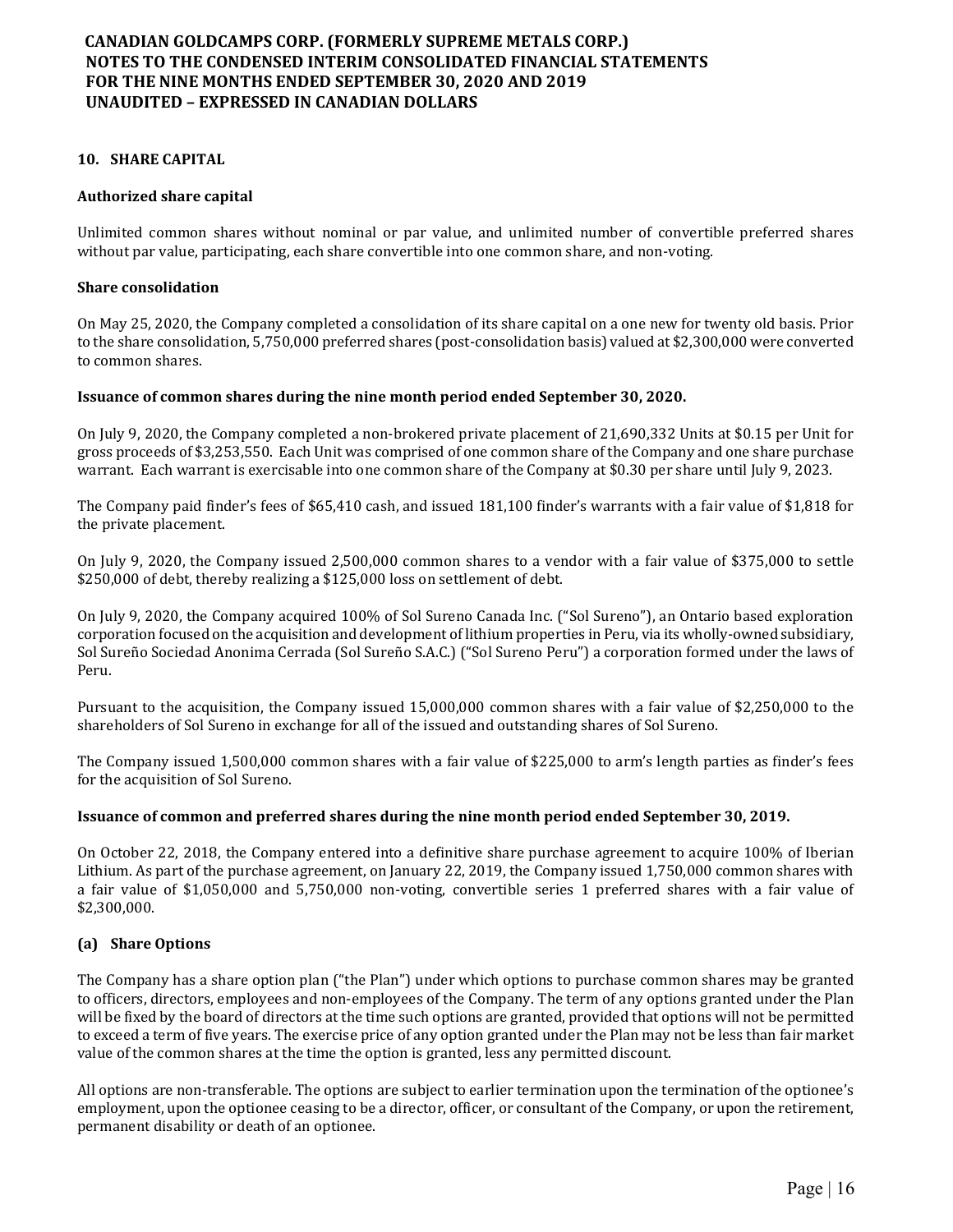### 10. SHARE CAPITAL (CONTINUED)

### (a) Share Options (continued)

The following is a summary of the Company's share option activity:

|                                               | Number of<br><b>Share options</b> | Weighted average<br>exercise price |
|-----------------------------------------------|-----------------------------------|------------------------------------|
| Balance, December 31, 2018, December 31, 2019 |                                   |                                    |
| Granted                                       | 5,678,000                         | 0.325                              |
| Balance, September 30, 2020                   | 5,678,000                         | 0.325                              |

As at September 30, 2020, the Company has outstanding share options exercisable to acquire 5,678,000 common shares as follows:

| Number of Share Options | Exercise | Expiry          | Average remaining        |
|-------------------------|----------|-----------------|--------------------------|
| Outstanding             | Price    | Date            | Contractual life (Years) |
| 5,678,000               | \$0.325  | August 12, 2025 | 4.87                     |
| 5,678,000               |          |                 | 4.87                     |

On August 12, 2020, the Company granted 5,678,000 share options to an officer, two directors, and four consultants of the Company. Each option is exercisable at \$0.325 per share until August 12, 2025. All of the options vested upon date of grant. The estimated fair value of the options was \$1,363,124, measured using the Black-Scholes Option Pricing Model with the following assumptions: share price \$0.325; exercise price - \$0.325; expected life - 5 years; volatility - 100%; dividend yield - \$0; and risk-free rate – 0.32%.

### (b) Warrants

The following is a summary of the Company's warrant activity:

|                                               | Number of<br><b>Warrants</b> | Weighted average<br>exercise price |
|-----------------------------------------------|------------------------------|------------------------------------|
| Balance, December 31, 2018, December 31, 2019 | 2,783,040                    | 1.37                               |
| Issued                                        | 21,871,432                   | 0.30                               |
| Expired                                       | (2,049,280)                  | 1.50                               |
| Balance, September 30, 2020                   | 22,605,192                   | 0.32                               |

As at September 30, 2020, the Company has outstanding warrants exercisable to acquire 22,605,192 shares as follows:

| Number of Warrants | Exercise | Expiry           | Average remaining        |
|--------------------|----------|------------------|--------------------------|
| Outstanding        | Price    | Date             | Contractual life (Years) |
| 733,760            | \$1.00   | December 7, 2020 | 0.19                     |
| 21,871,432         | \$0.30   | July 9, 2023     | 2.77                     |
| 22,605,192         |          |                  | 2.61                     |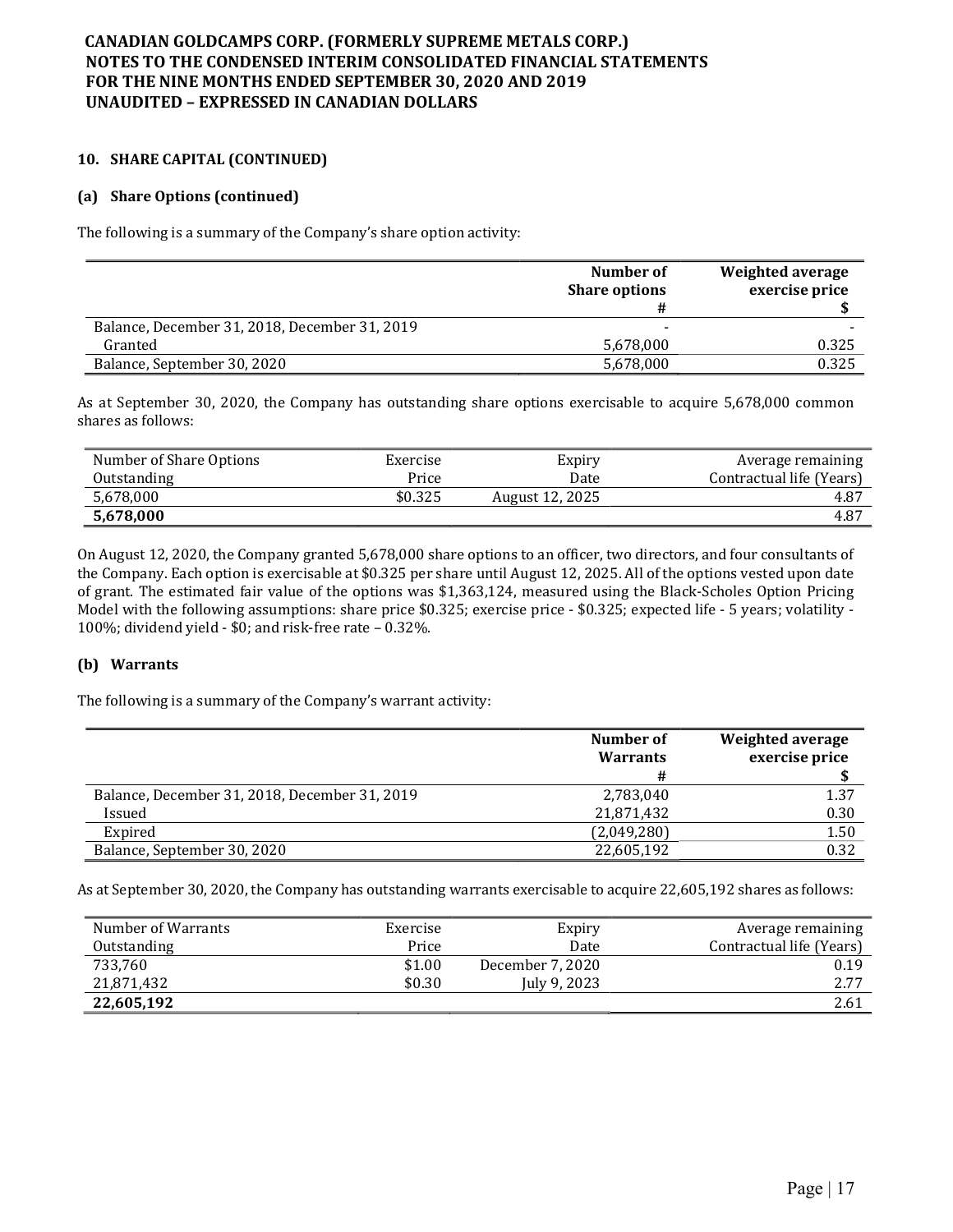### 11. RELATED PARTY TRANSACTIONS AND KEY MANAGEMENT COMPENSATION

The Company incurred the following related party transactions, with associated persons or corporations, which were measured at the exchange amount as follows:

Key management includes directors, executive officers, and officers which constitutes the management team. The Company paid or accrued compensation in the form of a salary to a company controlled by the former CEO, and legal fees to a firm in which a director is a partner:

|                                                              | September 30, 2020 | September 30, 2019 |
|--------------------------------------------------------------|--------------------|--------------------|
| Nine month period ended                                      |                    |                    |
| Salary paid or accrued to the former Chief Executive Officer | 70.000             | 90.000             |
| Legal fees paid or accrued to a director                     | 56.760             |                    |
|                                                              | 126,760            | 90.000             |

As at September 30, 2020, there is \$56,760 included in accounts payable and accrued liabilities for legal services provided by a law firm in which a director is a partner. During the comparative period \$10,000 for salary expense was due to the former Chief Executive Officer. (Note 8).

### 12. SEGMENTED INFORMATION

The Company's operations in the prior year comprised a single reporting operating segment engaged mainly in mineral exploration. As the operations were transitioning away from mineral exploration in that year with no definitive additional reporting segment, the Company's activities were still reported as a single reporting segment. In order to determine reportable operating segments, the chief operating decision maker reviews various factors including nature of operations, geographical location, quantitative thresholds and managerial structure.

#### 13. SUBSEQUENT EVENTS

#### Proposed acquisition of central Newfoundland gold belt licenses

On October 16, 2020, the Company announced that it entered into an agreement to acquire a 100% interest in seven highly prospective mineral licenses, comprising 3,025 acres adjacent to, and surrounding the western border of New Found Gold Corp's Queensway Project in the Province of Newfoundland and Labrador, Canada.

The properties were acquired for \$20,000 in cash, and 1,142,857 common shares of the Company. The acquisition is subject to certain approvals, including regulatory approval.

The properties are subject to a 2% royalty, of which 1% may be repurchased for \$1,000,000 any time prior to the commencement of commercial production.

#### Agreement to acquire British Columbia corporation

On October 21, 2020, the Company entered into a Share Purchase Agreement to acquire an arm's length British Columbia corporation, which owns thirteen mineral claims referred to as the Elmtree and Alcida Gold Claims covering approximately 7,000 acres in New Brunswick, Canada.

As consideration, the Company paid the vendor \$425,000, which represented the locating, staking, and maintenance costs incurred to date. The Company issued 17,500,000 common shares to the vendor.